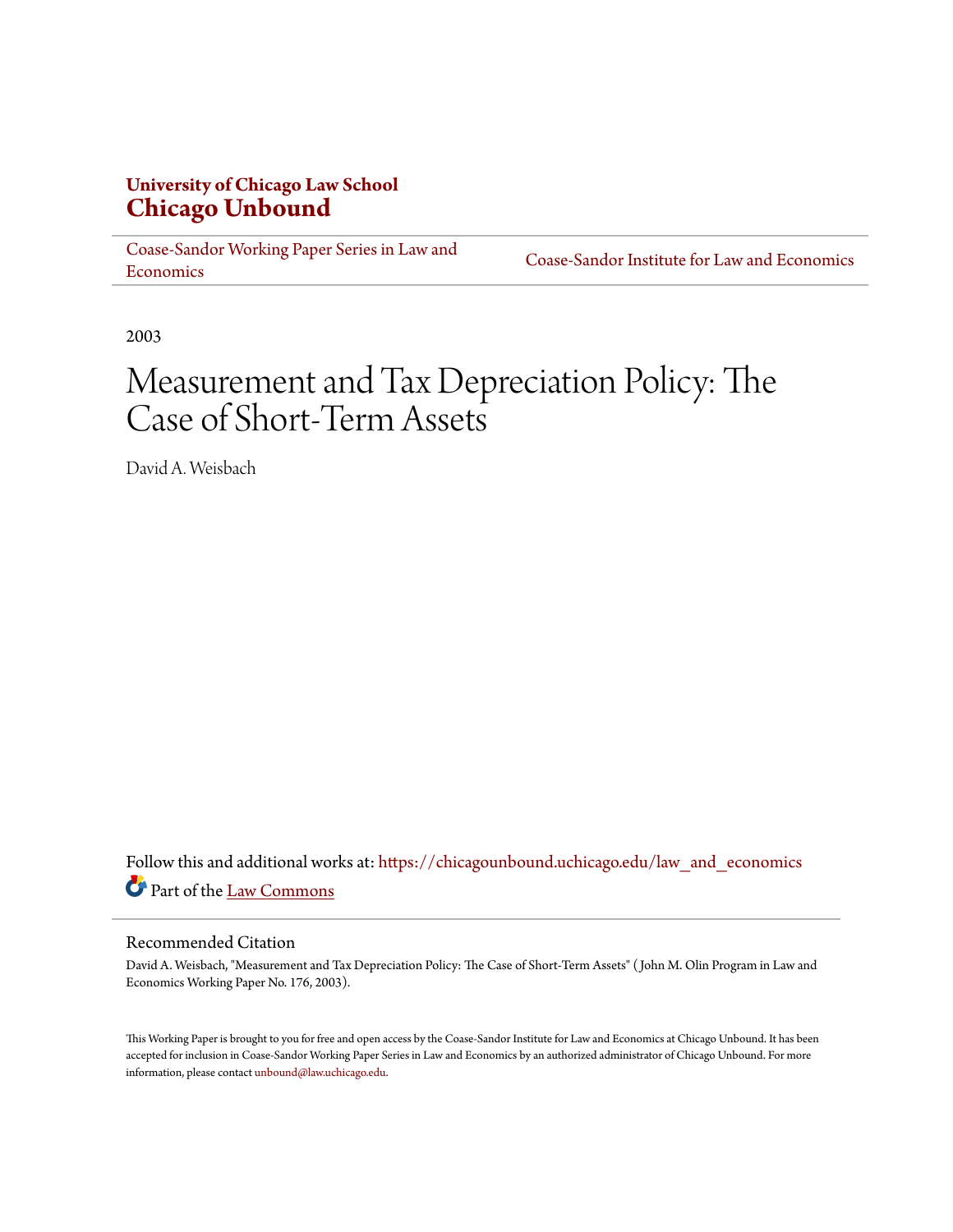# CHICAGO

# **JOHN M. OLIN LAW & ECONOMICS WORKING PAPER NO. 176 (2D SERIES)**



# Measurement and Tax Depreciation Policy: The Case of Short-Term Assets

*David A. Weisbach*

# **THE LAW SCHOOL THE UNIVERSITY OF CHICAGO**

January 2003

This paper can be downloaded without charge at: The Chicago Working Paper Series Index: [http://www.law.uchicago.edu/Lawecon/index.html](http://www.law.uchicago.edu/Publications/Working/index.html) and at the Social Science Research Network Electronic Paper Collection: [http://ssrn.com/abstract\\_id=3](http://papers.ssrn.com/sol3/search.taf)68445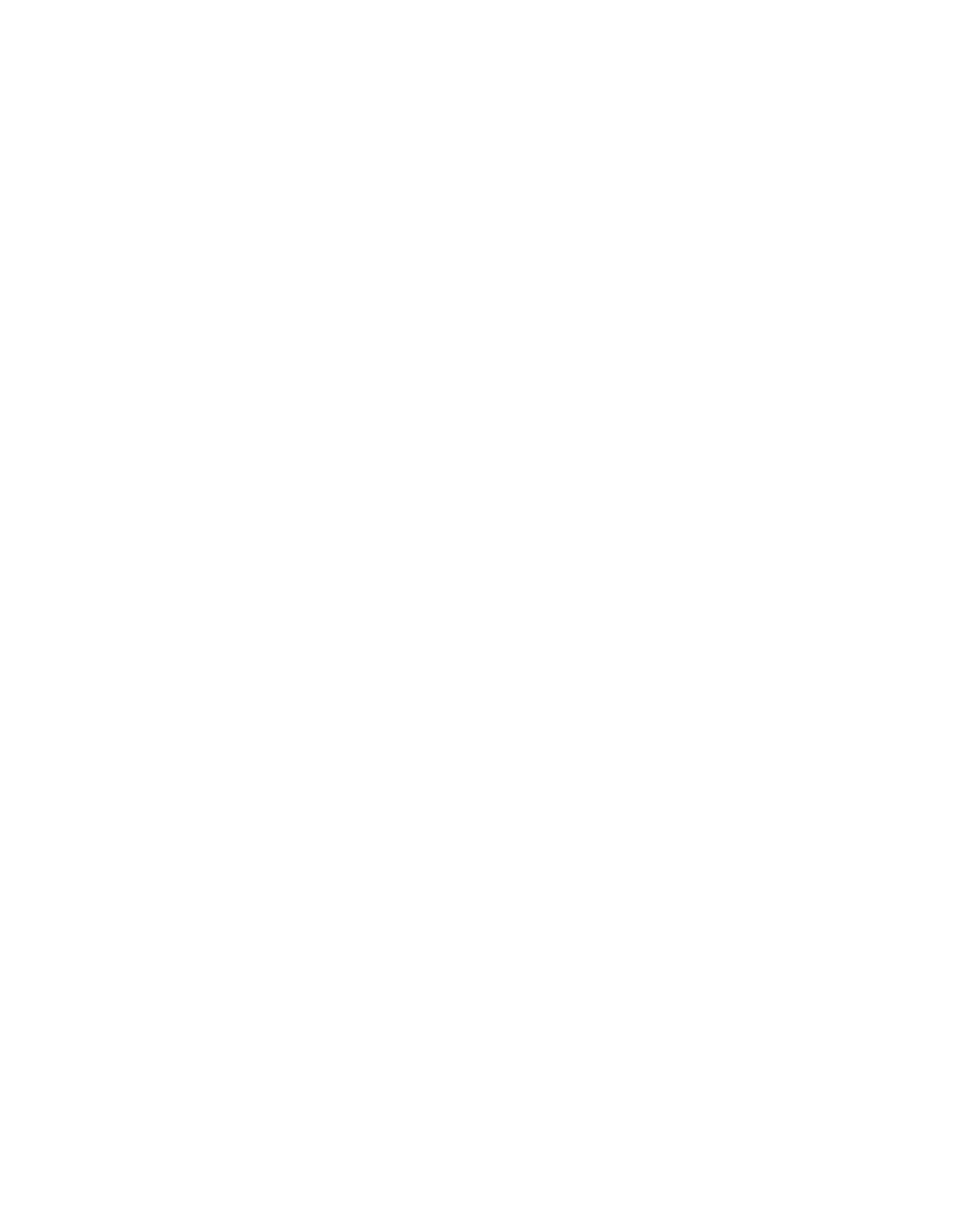# **Measurement and Tax Depreciation Policy: The Case of Short-Term Assets**

*David A. Weisbach*

The University of Chicago Law School

January 2, 2003

#### **Abstract**

Depreciation is difficult and expensive to measure yet central to measuring capital income. This paper considers whether measurement resources should be allocated to longer-term assets on the theory that depreciation matters more for long-term than for short-term assets. This paper argues that accuracy in depreciation is equally or more important for short-term as for long-term assets. Nevertheless, measurement costs are likely to be higher for short-term assets than for long-term assets, which means we might expect less accuracy, all else equal, for short-term assets.

Send comments to: [d-weisbach@uchicago.edu](mailto:d-weisbach@uchicago.edu)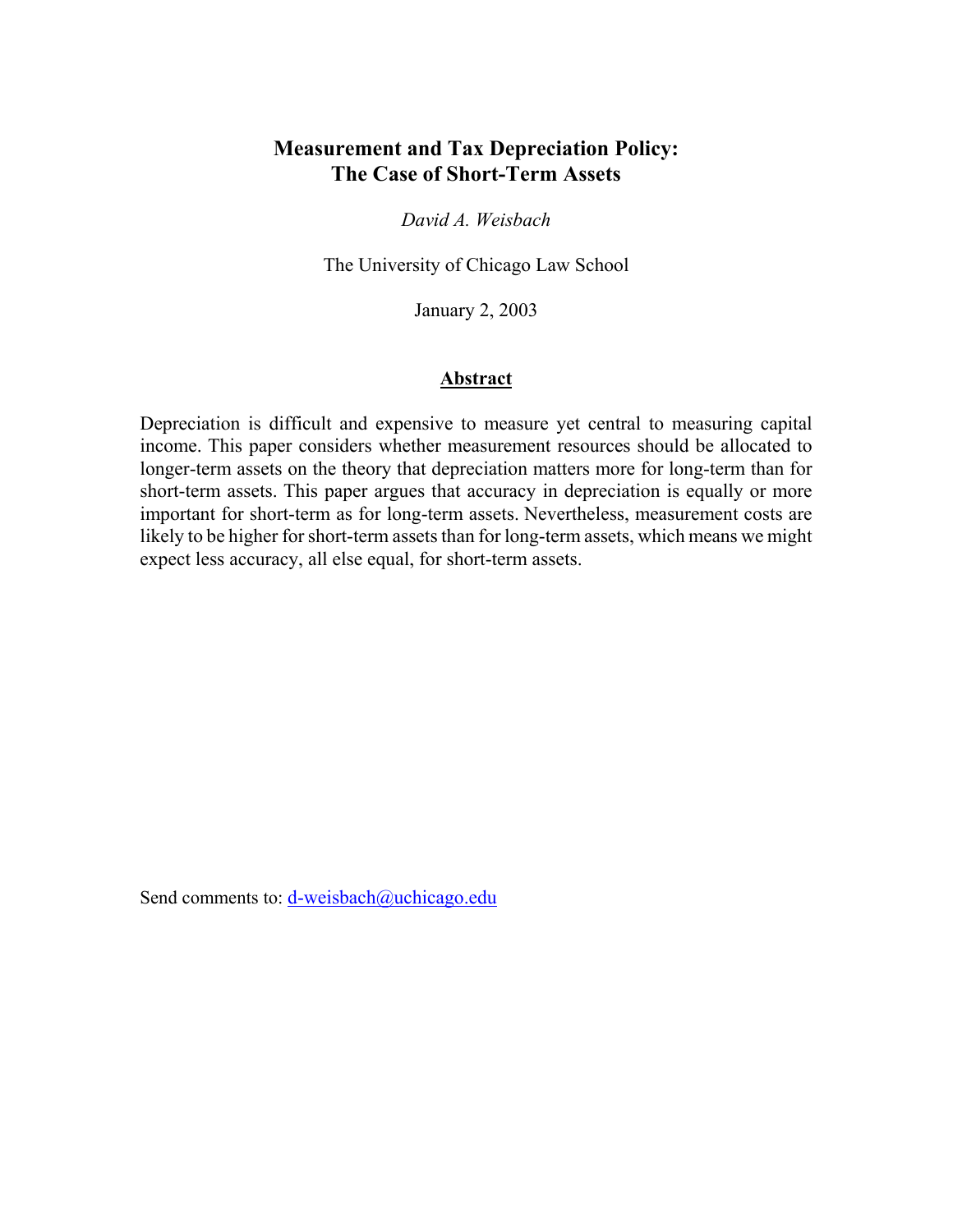Measurement and Tax Depreciation Policy: The Case Short-Term Assets

*David A. Weisbach[\\*](#page-4-0)*

January 2, 2003

One of the central problems in an income tax is measuring depreciation. Tax depreciation allowances in an income tax should follow the actual change in value of an asset. Tax depreciation deductions that are faster than or slower than the actual change in value of an asset result in under- or over-taxation of the income from the asset. Differential under- or over-taxation of investments creates deadweight loss as individuals shift their investments toward lower-taxed assets.

Measuring depreciation, however, is difficult and expensive. We cannot readily determine the value of a used good at each period in time. There are few secondary markets in used goods. Even where there are secondary markets, changes in value may vary by intensity of use by an individual or within an industry, so broad market values would still be inaccurate. Moreover, many daily expenses incurred by a company, such as for customer service, marketing, business planning, management, repairs and upkeep, and the other daily fare, do not produce any asset to be valued. Instead, they affect the value of the business as a whole, potentially producing some very long-term intangible benefits, some very short-term benefits, and some waste at the same time. The tax law responds to these difficulties by using crude, broad-based depreciation categories that at best only roughly correspond to actual depreciation.<sup>1</sup> In many cases, such as for many intangibles and everyday expenses, current law does not even try to measure depreciation, instead allowing an immediate deduction.<sup>2</sup>

The proper treatment of everyday expenses that lead only to intangible benefits has been a particular problem for the tax system in recent years. The problem stems from a 1992 Supreme Court decision, INDOPCO v. Commissioner.<sup>3</sup> In that case, the Court decided that a taxpayer had to capitalize the professional fees it paid to structure a friendly acquisition. While not a particularly remarkable holding, the standards used by the Court were quite ambiguous, creating enormous uncertainty about which of hundreds or thousands of different types of everyday business expenditures need to be capitalized.

<span id="page-4-0"></span> $\overline{\phantom{a}}$ Professor, The University of Chicago Law School. I thank Austan Goolsbee, Jane Gravelle, Jim Hines, Chris Sanchirico, and Avi Tabbach for comments.

<span id="page-4-1"></span><sup>&</sup>lt;sup>1</sup>For example, most assets are depreciated under schedules set in I.R.C. §168, which categorizes depreciable assets in the economy into just 35 classes. Similarly, I.R.C. §197 requires all intangibles acquired as part of the acquisition of a business to be depreciated over a uniform, 15 year period, regardless of their actual life. For a summary of current law depreciation rules, see Bittker and Lokken, Federal Taxation of Income, Estates, and Gifts, chapter 23 (3d ed. 1999).

<span id="page-4-2"></span> $2\epsilon$  For example, advertising and research development expenses are immediately deductible notwithstanding the importance of these expenses to the long-term value of a company.

<span id="page-4-3"></span><sup>3</sup> INDOPCO v. Commissioner, 503 U.S. 79 (1992).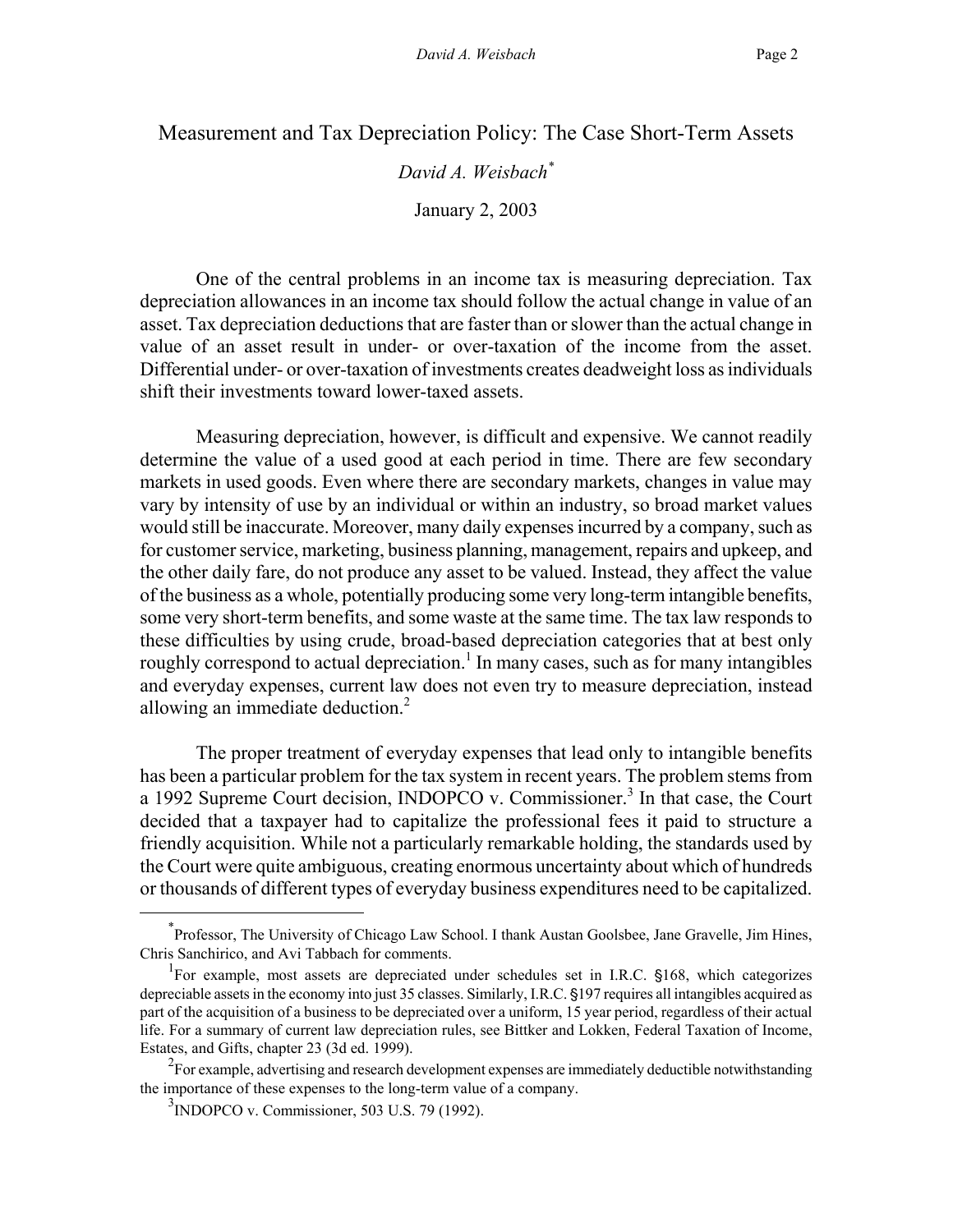The case led to a profusion of audit controversies, rulings, and court decisions.<sup>4</sup> The Treasury has estimated that in recent years, 25 percent of exam resources for large corporations have been devoted to resolving these issues, and has recently proposed regulations on the matter.<sup>5</sup>

An intriguing possibility for resolving depreciation problems generally and INDOPCO-related problems in particular is that we can focus administrative resources on expenditures where depreciation matters the most. If depreciation is less important for some assets than others, we can reduce the costs of inaccuracy by focusing resources on assets where depreciation is more important. Durability conceivably fits this bill. It does not seem worthwhile to spend resources measuring depreciation rates, tracking costs, and keeping records to depreciate a three-minute, three-day or three-month asset. Instead, we can focusing on improving accuracy for longer-term assets, such as thirty-year assets.

This approach is, to some extent, reflected in current law. The INDOPCO standard is that expenses must be capitalized only if they produce a significant future benefit.<sup>[6](#page-5-2)</sup> Interpreting this, some courts have allowed an immediate deduction for the cost of intangibles with life of less than one year.<sup>7</sup> Other courts have essentially allowed businesses to deduct any cost that is incurred in the ordinary course of business and that does not produce a tangible, separate, or distinct asset.<sup>8</sup> [T](#page-5-4)he recently proposed regulations have rules.<sup>9</sup> In addition, economists have written that such an approach makes sense.<sup>10</sup>

The rationale for caring less about accuracy for short-term assets is that inaccuracies will have a smaller effect on the price of short-term assets than on long-term assets. Capital income taxation reduces the return to an asset in each future time period. A change in future returns will affect the value of a short-term asset less than it will affect the value of a long-term asset. The effect is much like the effect of a change in interest rates on bond prices—long-dated bonds are more sensitive to interest rate changes than are short-dated bonds. Because of the small effect on the price of a short-term asset due to inaccuracy, one might conclude that inaccuracy matters less for short-term assets. The deadweight loss from the change in price will be smaller.

<span id="page-5-0"></span> $\overline{4}$  $^{4}$ For a summary of these issues, see, Thomas Evans and Gregory Gallagher, INDOPCO–The Treasury Final Acts, 80 Taxes 47 (2002); Glenn Carrington, Capitalization after *INDOPCO* and into the New Millennium \_\_ Tax Notes 813 (2001).

<span id="page-5-1"></span> ${}^{5}$ Prop. Reg. §1.263(a)-4.

<span id="page-5-3"></span><span id="page-5-2"></span><sup>6</sup> See INDOPCO v. Commissioner, 503 U.S. 79 (1992).

<sup>&</sup>lt;sup>7</sup>See USFreightways v. Commissioner, 270 F.3d 1137 (7<sup>th</sup> Cir. 2001); Zaninovich v. Commissioner, 616 F.2d 429 ( $9^{th}$  Cir. 1980).

<span id="page-5-4"></span> $8$ See Wells Fargo v. Commissioner, 224 F.3d 874 ( $8<sup>th</sup>$  Cir. 2000).

<span id="page-5-6"></span><span id="page-5-5"></span> $^{9}$ Prop. Reg. §1.263(a)-4(f).

<sup>&</sup>lt;sup>10</sup>See, for example, Jane Gravelle, Whither Depreciation?, 54 National Tax Journal 513 (2001). Other commentators, however, have implicitly taken the contrary position. See, for example, Dale Jorgenson & Kun-Young Yun, tax Reform and the Cost of Capital (1991), and Don Fullerton & Andrew Lyon, Tax Neutrality and Intangible Capital, in Tax Policy and the Economy (Lawrence Summers, ed. 1988).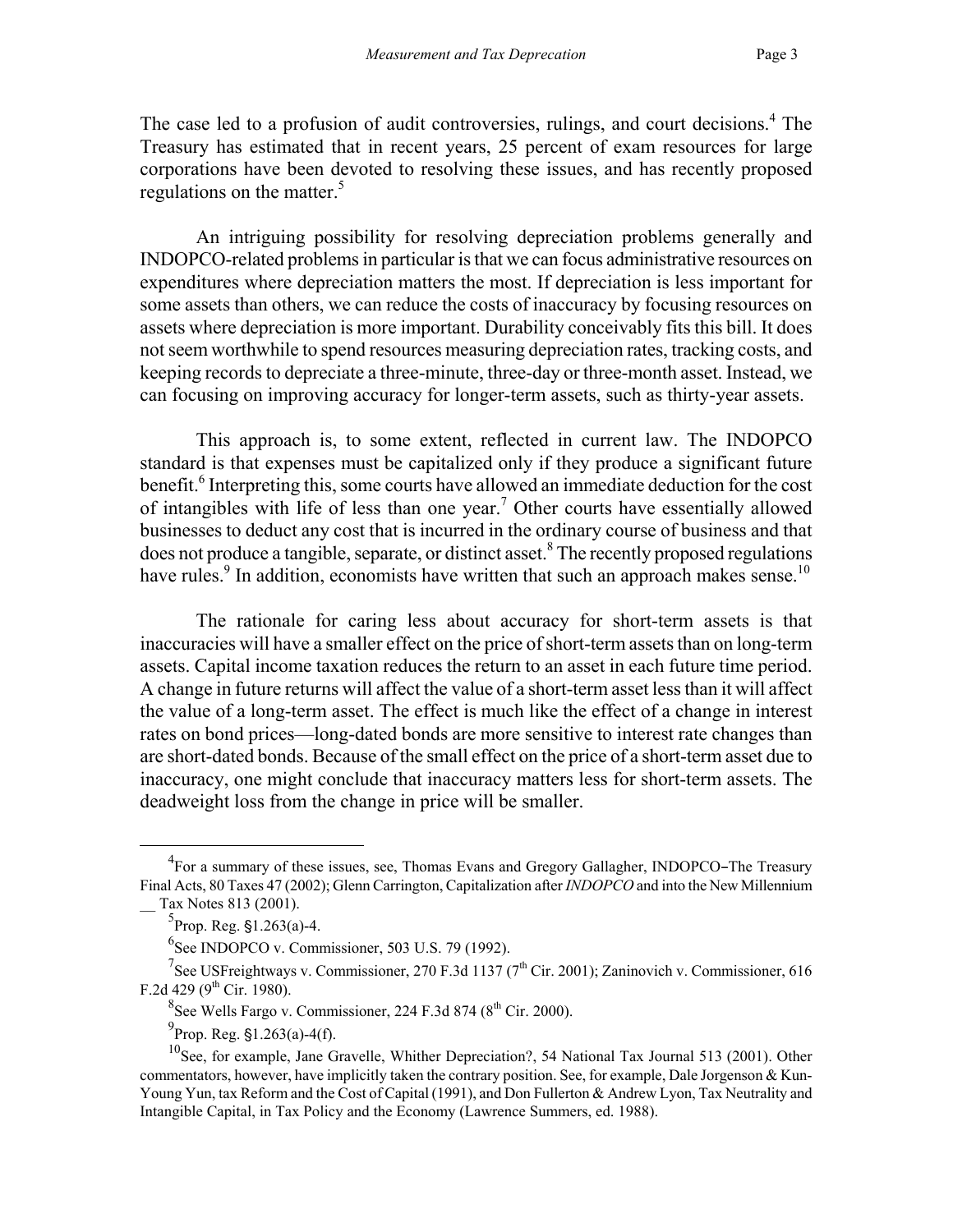I will argue here that as a matter of the pure economics of taxation, accuracy is as important, if not more important, for short-term assets as long-term assets. We should care as much about depreciation for a three-day asset as for a thirty-year asset. There may be good reason to treat short-term assets differently than long-term assets, but these relate to the relative administrative costs of capitalization.

The argument is based on a two decade old arguments about investment incentives in an income tax, with its best known statement by Alan Auerbach.<sup>11</sup> Roughly, the argument is that taxation of capital income should be production efficient, and production efficiency must be based on a pattern of usage or consumption over time. When considering equivalent consumption patterns over time, the difference between long-term and short-term assets disappears. Choosing a short term investment means that more of the return from the asset must be reinvested because of its rapid depreciation. The net value available for consumption will be the same regardless of the durability chosen. Inaccuracies in measurement of depreciation, it turns out, affect this net value roughly equally for all assets.

This conclusion is bad news for tax administration. It means that the strategy of focusing measurement and administrative costs on long-term assets may not be promising. In addition, it is very hard to measure the life of short-term assets. Theoretically, we must distinguish between one-day and two-day assets. The two-day asset has twice the life of the one-day asset and failing to distinguish them can lead to errors of similar magnitude as to failing to distinguish 10 and 20 year assets. The administrative costs of such precision would be prohibitive. It is this factor, that the costs of accuracy differ for short-term and long-term assets, that should drive the allocation of measurement costs.

Section I of the paper briefly reviews the measurement problem for capitalization and depreciation. The key problem is that we cannot determine actual asset values at any given point in time, nor can we make accurate estimates of future asset values. Many of the current law capitalization and depreciation rules can be seen as responses to these measurement costs. Section II gives a simple numerical example showing why accuracy is as important for short-term as for long-term assets. Section III gives a more general mathematical version of the argument.

Section IV discusses the special measurement and administrative problems with taxing short-term assets. There are three key problems. First, measuring the lives of short-

<span id="page-6-0"></span> $11$ See Alan Auerbach, Tax Neutrality and the Social Discount Rate 17 J. Public Economics 355 (1982). Others arguing for a similar approach include David Bradford, Tax Neutrality and the Investment Tax Credit, in the Economics of Taxation (H. Aaron and M. Boskin, eds. 1980), Arnold Harberger Tax Neutrality in Investment Incentives, in The Economics of Taxation, (H. Aaron and M. Boskin, eds. 1980), and Jane Gravelle, Effects of the 1981 Depreciation Revisions on the Taxation of Income from Business Capital, 35 National Tax Journal 1 (1981).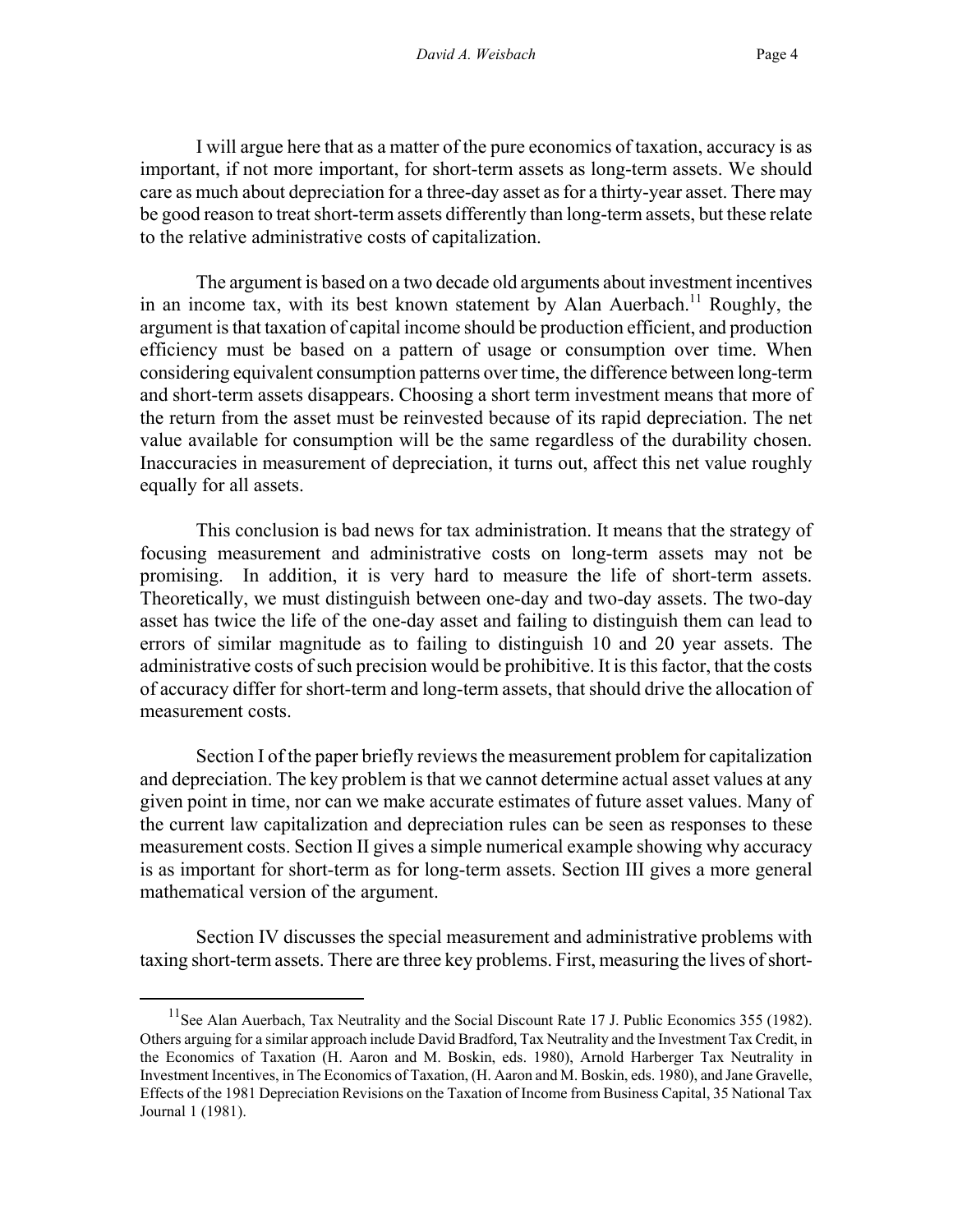term assets with reasonable accuracy is particularly difficult. Second, the pattern of measurement error is asymmetrical. The shortest possible asset life is zero, while the longest possible asset life can be many multiples of the actual life. The potential wedge between pre-tax and after-tax returns can be much greater on the high side than on the low side. Third, any system of capitalizing short-term assets would have to be coordinated with the accounting periods of existing law. The problem is that reasonably long accounting periods—one year under current law—are thought to improve the tax system on a number of boundaries but it is very difficult to capitalize and depreciate assets whose life is shorter than the accounting period. The conclusion is that the rules that seem to allow great inaccuracy for short-term assets may be justified because of the relative administrative costs of accuracy for these assets.

#### **I. The Problem of Measuring Asset Values**

The problems of measuring asset values in the tax system should be familiar to most readers. It is worth, however, briefly reemphasizing the extent of the problem. The most obvious and important example of measurement problems is the realization requirement. A tax system which perfectly measured income, often called a Haig-Simons system, would impose a tax on the change in value of all assets in each time period. This would require measuring asset values each period. Under realization rule, we do not try to measure asset values at the end of each period. Instead, we wait until a sale of the asset and take income or loss into account at that point. This produces a tax system that deviates from Haig-Simons income—the deferral of the taxation of gain and loss until realization reduces the effective tax rate. Moreover, realization gives the taxpayer the option of when to pay tax or claim losses, creating an incentive to defer taxation of appreciated assets (lock-in) and accelerate losses on depreciated assets (lock-out) and, therefore, distorting patterns of asset ownership. The benefits of lower measurement costs of realization are thought to outweigh these costs.<sup>[12](#page-7-0)</sup>

The depreciation system of current law builds on the realization system. We require ex ante estimates of asset price paths and allow deductions for these expected rather than actual losses.<sup>13</sup> Using ex ante estimates means we do not have to attempt to measure asset values at each point in time. Predicting asset price paths, however, is difficult for the same reasons Haig-Simons taxation is difficult—there are no secondary markets in many assets so there is little historical data with which to predict the future. Some items, such as goodwill or other intangibles, are almost never bought or sold as separate items, and data for setting the expected price paths is extremely crude or entirely unavailable. In addition, even if data were available, future price paths may not reflect data from prior years. Finally, even if we could accurately predict expected future prices, future price are stochastic, so even good estimates of expected future price will have

<span id="page-7-0"></span><sup>&</sup>lt;sup>12</sup>See Michael Graetz and Deborah Schenk, Federal Income Taxation: Principles and Policies (2001) at 142 for a summary of issues relating to the realization requirement.

<span id="page-7-1"></span><sup>&</sup>lt;sup>13</sup>See Michael Graetz and Deborah Schenk, Federal Income Taxation: Principles and Policies (2001) at 289 for a summary of issues relating to depreciation.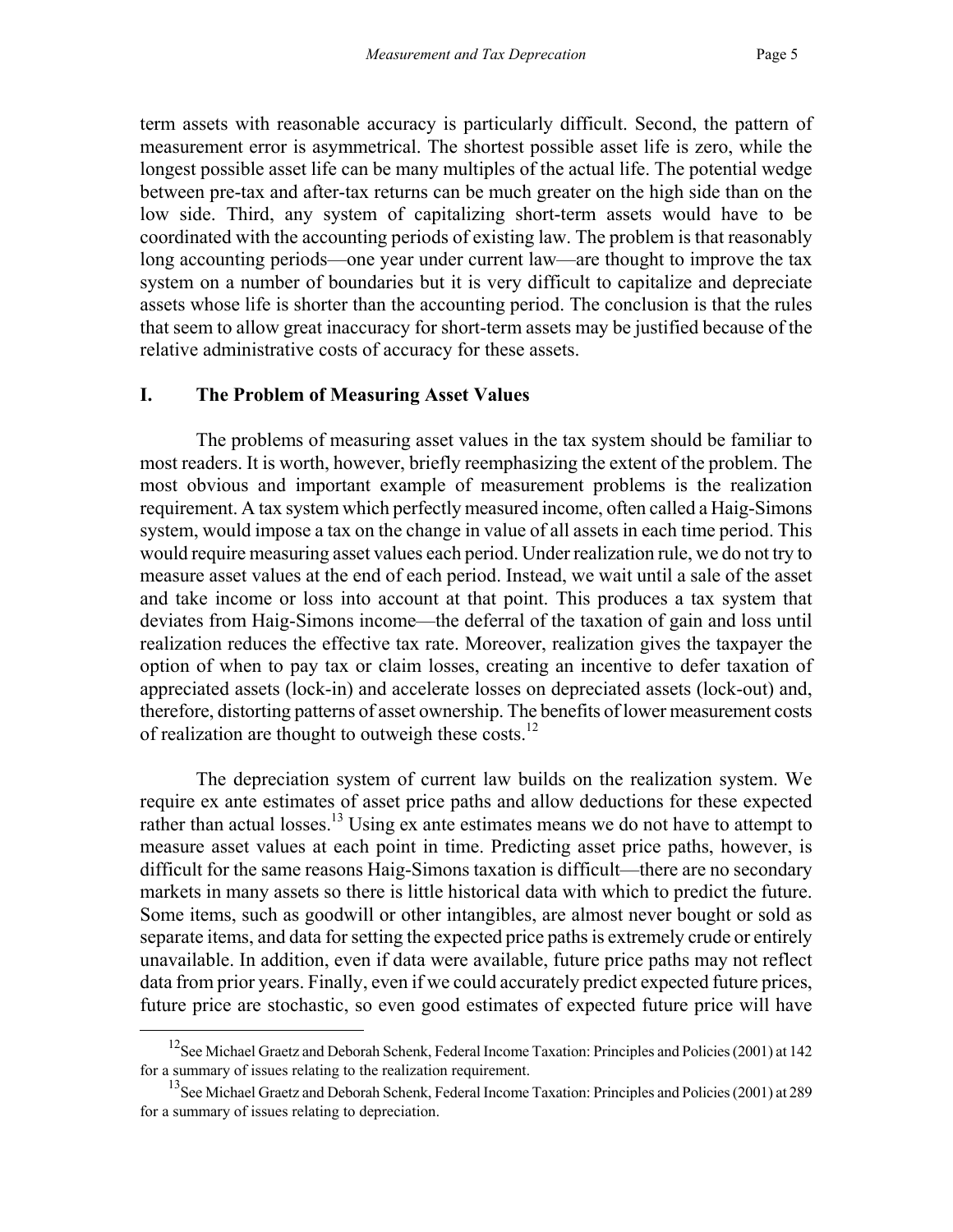error. $^{14}$  $^{14}$  $^{14}$ 

Within the depreciation system, we use crude categories rather than case-by-case estimates. That is, we group together large classes of assets, such as all cars or all machines of a certain type or used in a certain industry, and give them all the same depreciation schedule, set by the government in advance.<sup>15</sup> This categorization is intended to reduce the costs of making estimates. It also reduces disputes over estimates compared to the case where taxpayers make individualized estimates that can be challenged by the government.

Individual assets within these crude categories are often further aggregated by taxpayers into asset accounts.[16](#page-8-2) Roughly, in an asset account system, all assets of a taxpayer of a particular type are put into a single account and depreciated as a single asset. This saves administrative costs but reduces accuracy because the accounts do not take into account facts specific to particular assets, such as retirements.

There are a large number of studies of the accuracy of the current system. Some of the inaccuracy of current law is intentional (e.g., subsidies given through accelerated depreciation) and some comes from non-measurement related policies such as the double taxation of corporate equity. Other inaccuracies relate to the imputed income from consumer durables, which, while measurement related, present different issues from those discussed here. Much of the inaccuracy, however, comes from difficulty in measurement of depreciation.

The most recent large scale study of the depreciation system is by the Treasury Department, completed in  $2000$ .<sup>17</sup> While the Treasury is careful to avoid drawing broad conclusions, the data shows that alternative investments are taxed at "widely differing marginal effective tax rates." (p. 38). Perhaps more important, the Treasury finds that "comprehensive overhaul of depreciation to reflect more accurately economic depreciation would be difficult and costly," primarily because "we do not know with any degree of certainty what economic depreciation rates should be, even on average, for aggregated classes of investments." (p. 44) That is, the depreciation system is inaccurate but measurement costs are too great to develop a more accurate system. Intangibles are highlighted as a particular problem in the Treasury study. The marginal effective tax rate on intangibles is calculated to be only 3.8%, compared to the economy wide average

<span id="page-8-0"></span><sup>&</sup>lt;sup>14</sup>See Jeff Strnad, Depreciation and Risk, 52 SMU L. Rev. 547 (1999) for a discussion of how risk affects depreciation policy.

<span id="page-8-1"></span><sup>&</sup>lt;sup>15</sup>See IRC section 168. See also, Department of the Treasury, Report to the Congress on Depreciation Recovery Periods and Methods (July 2000) for a recent summary of the depreciation system.

<span id="page-8-2"></span><sup>&</sup>lt;sup>16</sup>See Treas. Reg.  $$1.168(i)$ -1. For a detailed description of group accounting, see Jeff Strnad, Tax Depreciation and Risk, 52 SMU L. Rev. 547 612 (1999).

<span id="page-8-3"></span> $17$ See Department of the Treasury, Report to the Congress on Depreciation Recovery Periods and Methods (July 2000). For a summary of this study, see Davd W. Brazell and Jame B. Mackie III, Depreciation Lives and Methods, Current Issues in the U.S. Capital Cost Recovery System, 53 National Tax Journal 531 (2000).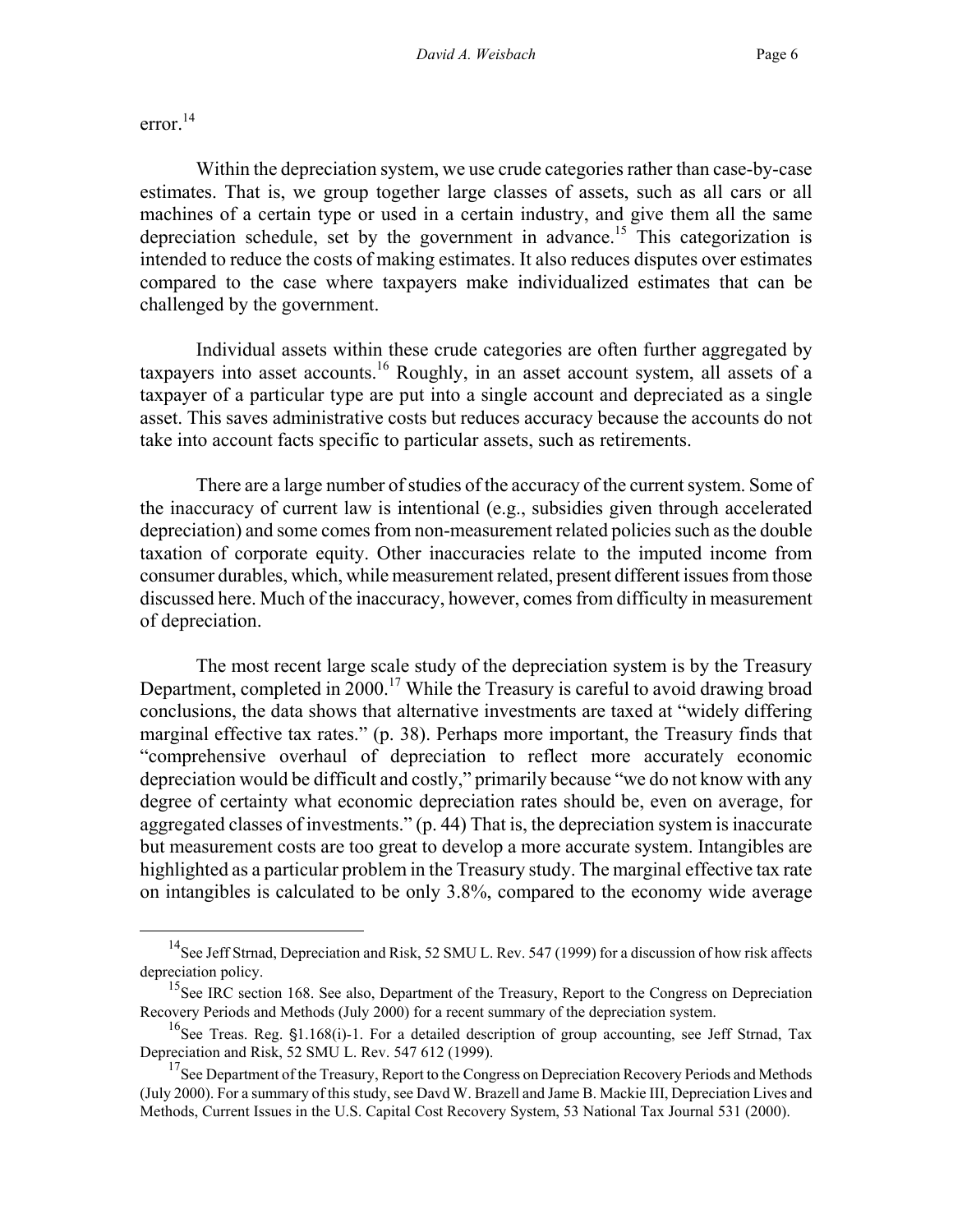(which includes intangibles) of 21.5%. Other studies have drawn similar conclusions.<sup>18</sup>

As noted above, the most visible set of controversies over depreciation in recent years involves everyday business expenses that do not create an identifiable asset. The INDOPCO decision created uncertainty about which of these expenses should be capitalized and significant resources are now devoted to the issue. The number of potential factual issues that must be resolved is vast. Intangibles can be created through research, through marketing, or merely through the daily operations of a business, such as customer service. Research expenditures can be wasted or lead to a variety of different products that last for a variety of different time periods. Marketing, customer service, management, planning, and the like, can lead to a mix of long-term, short-term benefits, and waste. Systems designed to track these costs and assign them depreciable lives are complex and expensive. The question addressed in the following sections of this paper is whether one approach to resolving depreciation issues generally and INDOPCO issues in particular is to focus measurement resources on long-lived assets.

#### **II. The Problem of Durability: A Simple Example**

The question is whether measurement resources should be allocated based on durability. As noted, current law roughly reflects this approach, allowing immediate deductions for many short-term expenses. I will argue that as a matter of the pure economics of taxation, this approach is wrong. Accuracy matters as much or more for short-term assets as for long-term assets. This section uses a simple example to develop the intuition. I will divide the argument into three steps. First, I will show that changes in effective tax rates (defined below) matter equally for short-term and long-term assets. Second, I will show that equal percentage mismeasurements produce roughly equal changes in effective tax rates, regardless of durability. Finally, I will discuss what happens when the strict assumptions in the example are relaxed. The next section gives a more general and formal model of the problem.

Suppose an individual has \$1,000 and wants use this money to finance a level pattern of consumption over time. The individual has two investment choices.<sup>21</sup> He can buy a perpetuity that pays him \$100 per year every year indefinitely. In a world without taxes and with a 10% interest rate, the perpetuity will cost \$1,000. Alternatively, the individual can purchase a one-year, zero-coupon bond for \$1,000 that pays \$1,100 next year. The individual can consume \$100 of the proceeds and purchase another one-year

<span id="page-9-0"></span> <sup>18</sup>See, for example, James B. Mackie III, Unfinished Business of the 1986 Tax Reform Act: An Effective Tax Rate Analysis of Current Issues in the Taxation of Capital Income, 55 National Tax Journal 293 (2002); Jane Gravelle, The Economics Effects of Taxing Capital Income, at p. 53 (1994); Dale Jorgenson and Kim-Young Yun, Tax Reform and the Cost of Capital at 147 (1991); Dale Jorgenson and Kun-Young Yun, Investment Vol. 3, Lifting the Burden: Tax Reform, The Cost of Capital, and U.S. Economic Growth (2001).

<span id="page-9-1"></span> $21$ The choices are framed in terms of financial assets. The taxation of financial assets, however, raises a number of issues outside of the topics discussed here. I use financial terms merely for convenience and the examples should be thought of as representing investments in real assets.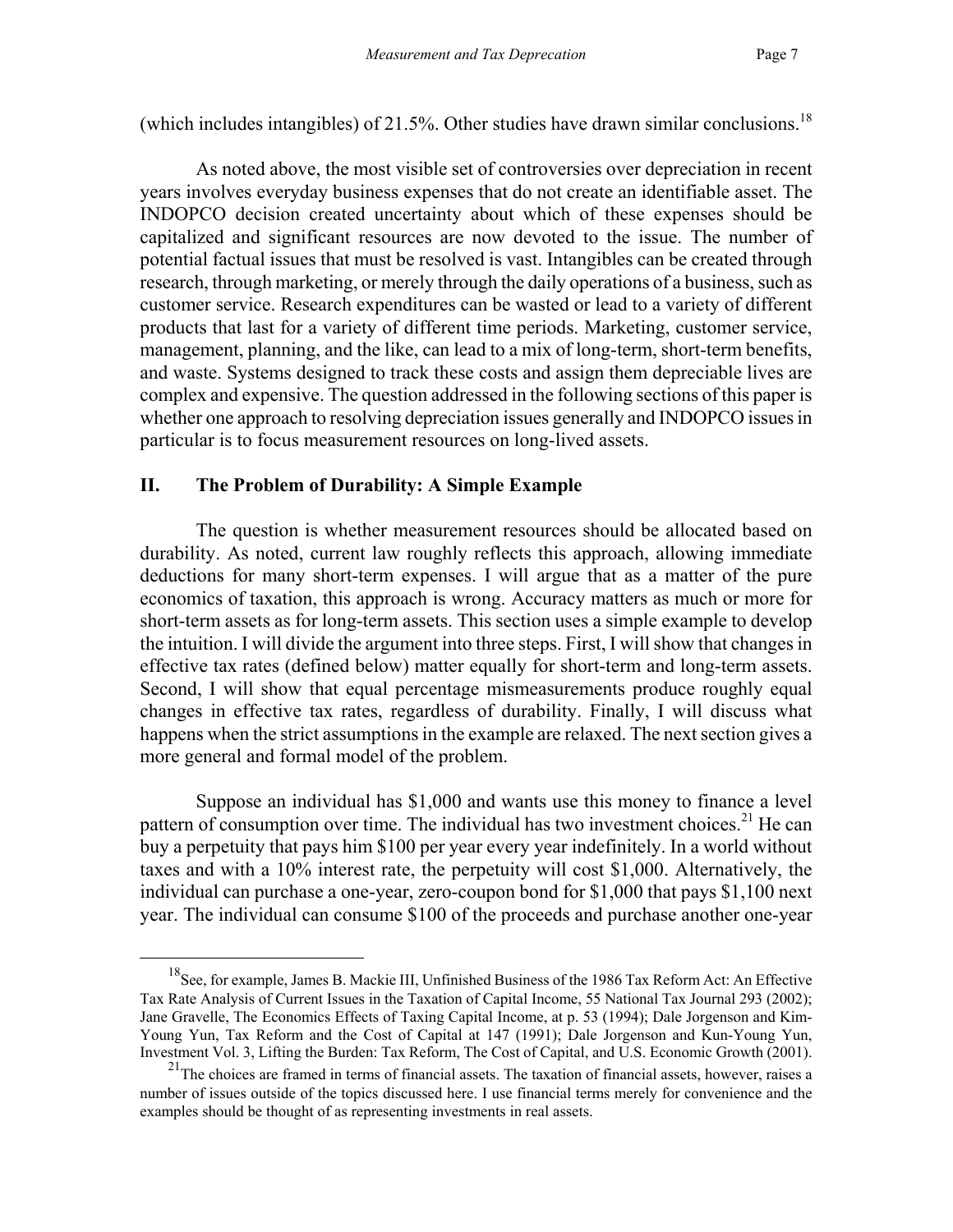<span id="page-10-3"></span>zero for \$1,000 next year. The following year, the zero will produce \$1,100 and the individual can once again consume \$100 and reinvest the remaining \$1,000. This pattern continues indefinitely. In a world without taxes, the individual would be indifferent between these two sets of investments.<sup>22</sup> In each case, the cost is \$1,000 and the investment finances \$100/year of consumption forever.

An efficient tax system should not alter this choice or the choice between this pair of investments and all other possibilities. The tax system that does not alter these choices is said to be neutral because it does not directly influence the composition of the capital stock.<sup>23</sup> Optimal tax theories may indicate that some deviation from neutrality is desirable but the size of the adjustments tends to be sufficiently small and of uncertain direction, and the benefits sufficiently minimal that most economists assume neutrality is best.<sup>24</sup>

For the tax system not to alter the choice between assets, the after-tax cash flows on the assets must remain in parity. Suppose, for example, \$100 of income from the perpetuity is perfectly measured and taxed at a 30% tax rate. The individual will then have \$70 per year after taxes to consume if he buys the perpetuity. To keep the choice between the two instruments the same, the tax system has to give the bond holder \$70 per year after taxes. To do this, the system would accurately measure the net income from the bond, allowing a \$1,000 deduction from the \$1,100 amount received on the bond, and giving the individual \$100 of taxable income and \$70 after tax.

We can think about the tax system as creating a wedge between pre-tax and aftertax returns. The wedge in this case is \$30. The wedge represents the difference between social and private rates of return on investments. The social rate of return is the pre-tax rate of return—society gets the full benefit of the return from the asset either through returns to its owner or through taxes. The private rate of return is the net of tax return that accrues to the owner of the asset. Private rates of return will equilibrate to be the same on all assets. In an efficient system, social rates of return should be equal on all assets. Therefore, in an efficient tax system, the wedge between private and social rates of return must be equal.

If we express the wedge between pre-tax and after-tax returns as a percent of pretax returns, we get what is known as the marginal effective tax rate or  $ETR<sup>25</sup>$  Marginal

<span id="page-10-0"></span> $22$ The two choices might impose different interest rate risk on the taxpayer. As is customary in the literature on depreciation, I will ignore risk here. The effect of risk on taxation is complex and it is not clear that it affects after tax proceeds very much, if at all. For a general study of risk and taxation, see David Weisbach, Taxation and Risk-Taking: The Case of Multiple Tax Rates, Chicago Law and Economics Working Paper No. \_\_ (2d Series) and the sources cited therein. See Jeff Strnad, Tax Depreciation and Risk, 52 SMU L. Rev. 547 (1999) for a study of the effect of risk on depreciation.

<span id="page-10-1"></span><sup>&</sup>lt;sup>23</sup>The tax system may influence the capital stock indirectly by reducing savings or changing the interest rate.

<span id="page-10-2"></span><sup>&</sup>lt;sup>24</sup>See, e.g., Alan J. Auerbach, The Deadweight Loss from 'Non-Neutral' Capital Income Taxation, 40 J. Public Econ 1 (1989); Jane Gravelle, The Economic Effects of Taxing Capital Income (1994) at 61-62.

<sup>&</sup>lt;sup>25</sup>Ths measure was first developed in Alan J. Auerbach and Dale Jorgenson, Inflation-Proof Depreciation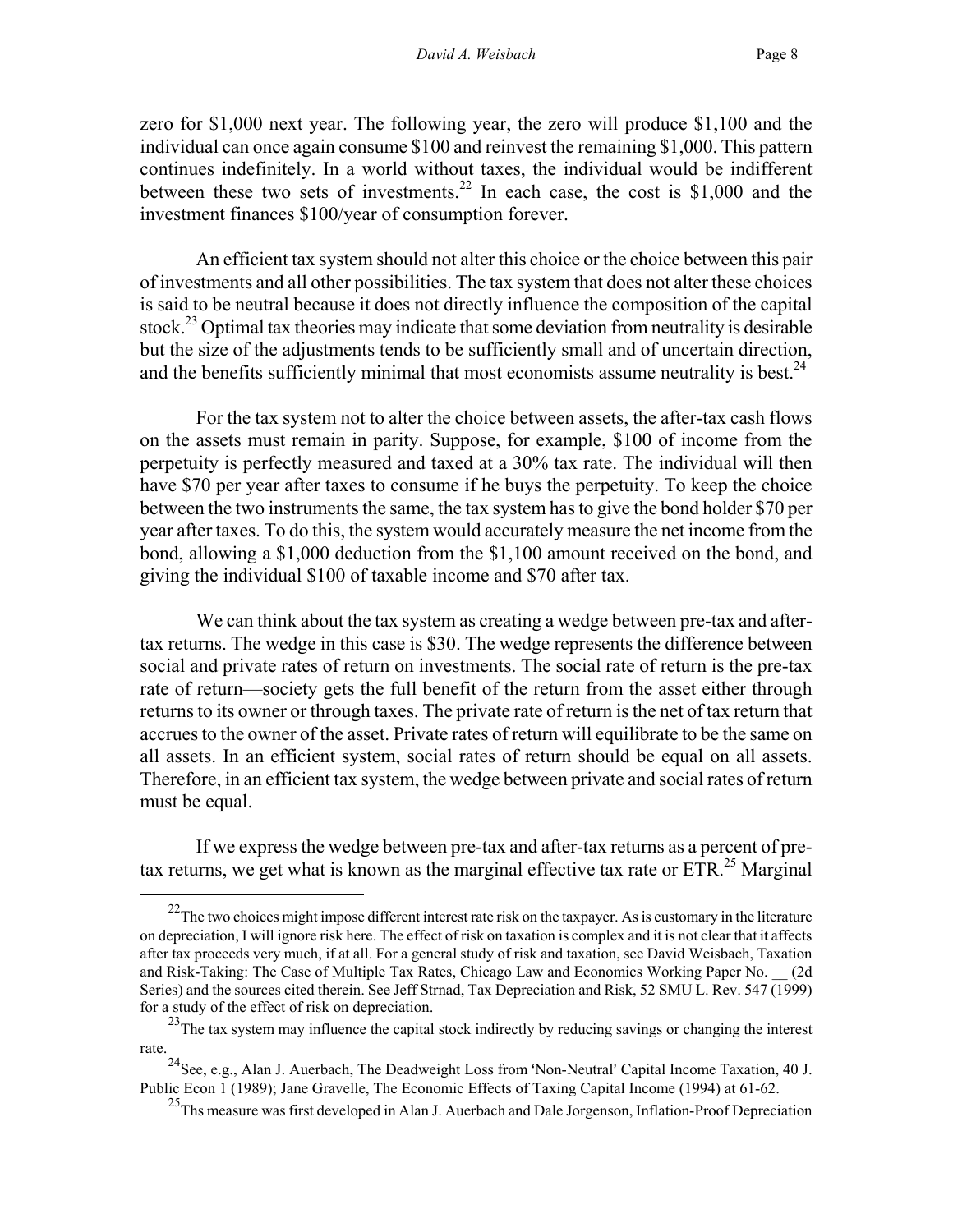effective tax rates have some very convenient features. With perfectly measured incomes, the ETR is equal to the nominal tax rate. In the example, the nominal rate is 30% and the effective tax rate is 30% because income was perfectly measured. If income is imperfectly measured, the ETR is equivalent to the hypothetical nominal rate applied to perfectly measured income that is equal to the combination of the actual tax rate and the mismeasurement. That is we can translate any mismeasurement into an ETR.

Suppose, now, that the two choices are taxed imperfectly. The case I have in mind in studying inaccuracies in depreciation is that basis recovery is not correct, but the inaccuracy could be in any aspect of the taxation of the investments. Regardless of the cause for inaccuracy, we can translate it into an ETR. (I will discuss below the central question of how inaccuracies in depreciation for different types of assets translate into different effective tax rates.)

The tax system will now distort asset choice. The composition of the capital stock will not be the same as in a no-tax world. The question is which distortion in capital stocks for a similar size measurement error causes a lower loss of welfare-mistaxation of the perpetuity (the long duration asset) or mistaxation of the one-year bond (the short duration asset).

Consider the consequence of imposing an effective tax rate of only 20% on the perpetuity and, alternatively, on the one-year bond. Lower taxation of either asset will cause individuals to shift to that asset until its price adjusts to equilibrate after-tax returns. In our example, the after-tax return is 7%, so the price of the assets will increase until the after-tax return is this amount.

In the case of the perpetuity, if the effective tax rate is 20%, the taxpayer will receive \$80 each year. If this amount is capitalized at the after-tax interest rate of 7%, the price will increase to \$1,143. This price increase gives us a rough idea of the size of the distortion in asset allocation because of the mistaxation. Standard deadweight loss triangles for capital income taxation measure the change in capital stocks for the taxinduced change in prices. The price change gives the height of the triangle.

Turn to the one-year bond. If taxed at a 20% tax rate, an initial calculation might conclude that its price would adjust less. The after-tax payment in one year would be \$1,080 and its present value at a 7% discount rate is \$1,009 rather than the \$1,143 calculated for the perpetuity. With this smaller price adjustment, the deadweight loss triangle is likely to be smaller. Therefore, the mistaxation of the one-year bond might seem to matter less. But this calculation is misleading.

The individual in our example has chosen a level pattern of consumption. If the individual chooses to buy the one-year bond, he will reinvest enough to fund

 $\overline{a}$ 

of Assets, 58 Harvard Business Review 113 (1980).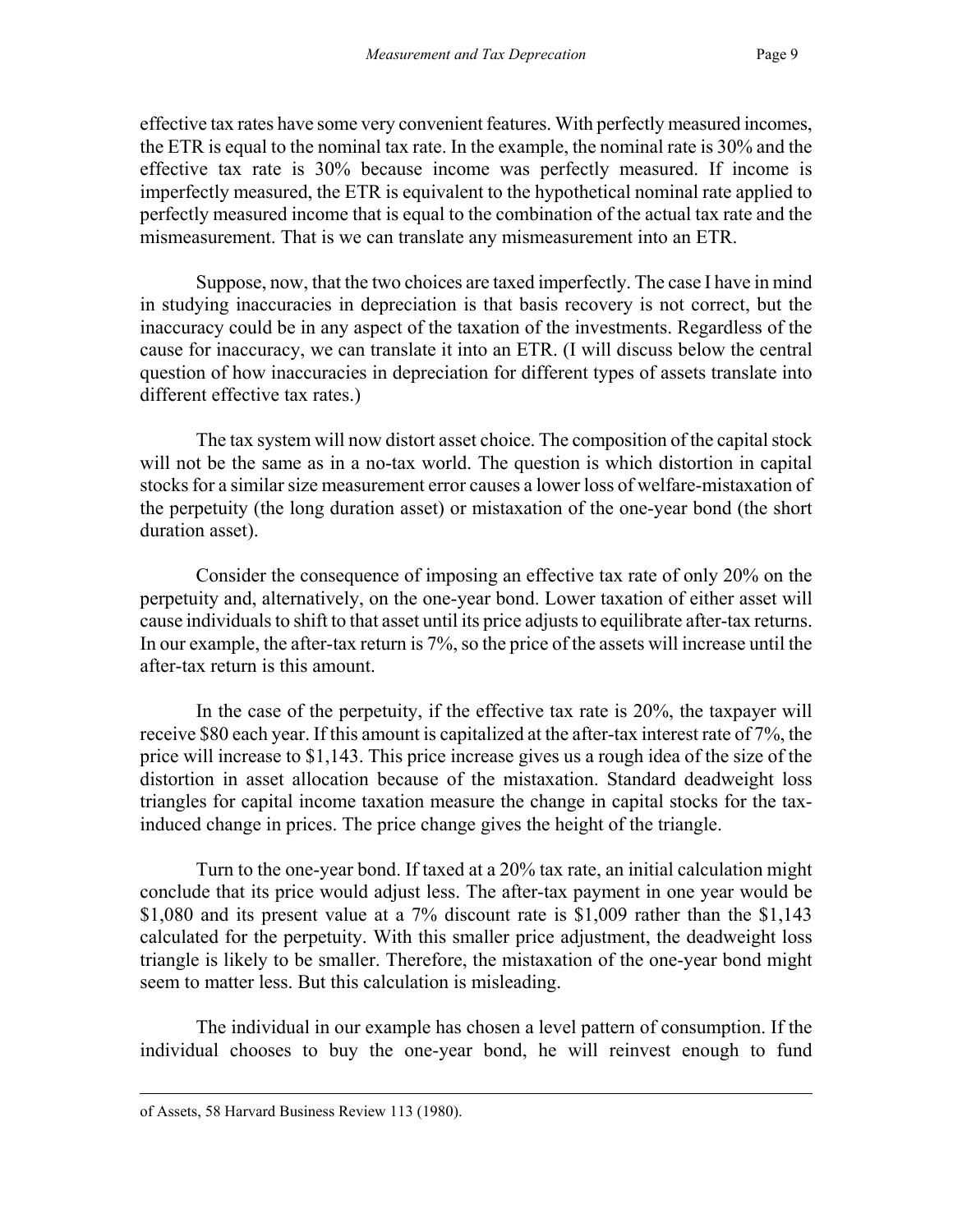consumption in future years. If the taxpayer is willing to pay \$1,143 to get \$80 per year indefinitely for the perpetuity, he must be willing to pay the same amount to get an identical flow from a series of one year bonds. The price adjustment has to be the same.

The error in simple present value computation is that it views the bond as a single asset funding consumption only in the next period rather than a series of short-duration assets funding consumption over time. Looking only at next period makes the value of the lower tax rate seem smaller than the value of the lower tax rate for the perpetuity because in the case of the one-year bond, the benefit from the lower tax rate is counted only for the one period. The lower tax rate for the perpetuity is counted for the indefinite future. If the lower tax rate applies to both assets for equal time periods, the price adjustments have to be identical and the distortion in asset choice is similarly the same.

One way to restate the argument is to compare the internal rate of return criteria to the net present value criteria. The net present value criteria assumes that any cash flows are reinvested at a zero rate of return. Internal rates of return assume that any cash flows are reinvested at the project rate.<sup>26</sup> If the one-year bond is mismeasured in each period and the individual reinvests in that bond, internal rates of return give the proper measurement because it assumes continued mismeasurement. Effective tax rates rely on internal rates of return—they are a measurement of the wedge between pre-tax and posttax internal rates of return—and therefore properly take reinvestment into account. Net present values are misleading because they fail to take into account future mismeasurements. Effectively, the net present value calculation assumes that the zero coupon bond is perfectly taxed starting in one year while it assumes that the perpetuity stays under-taxed indefinitely.<sup>27</sup>

The key to the argument was comparison of consumption patterns over equivalent time periods. Other common measures of the efficiency of capital income taxation do not share this feature. The most prominent measurement is known as the rental price of capital. The rental price of capital is the amount an individual would receive for leasing a unit of capital for one period. In a world without taxes, the rental price, usually denominated c, is equal to  $r + d$ , where r is the interest rate and d is the percent depreciation on the asset during the period. The reason is that the renter must pay enough to compensate the owner for the time value of money during the period of use and to allow the owner to recover any depreciation in the asset. The one-year rental price of the perpetuity is \$100. There is no depreciation for the perpetuity so an owner would be happy to lend it to someone for the time value component of \$100. The rental price of the bond is \$1,100, which is the time value return of \$100 plus the \$1,000 depreciation.

<span id="page-12-1"></span><span id="page-12-0"></span><sup>&</sup>lt;sup>26</sup>See Brealey and Myers, Principles of Corporate Finance,  $7<sup>th</sup>$  ed. (2002) at 101-104.

 $^{27}$ The discussion in the text suggests that there may be political reasons for caring less about accuracy for short-term assets. Suppose that changes to tax policy only apply prospectively because of some exogenous political constraint. Then, if there is a chance of improving accuracy in the future because we will have more information, short-term assets may be likely to be taxed more accurately over time than long-term assets because the retroactivity restriction has less effect.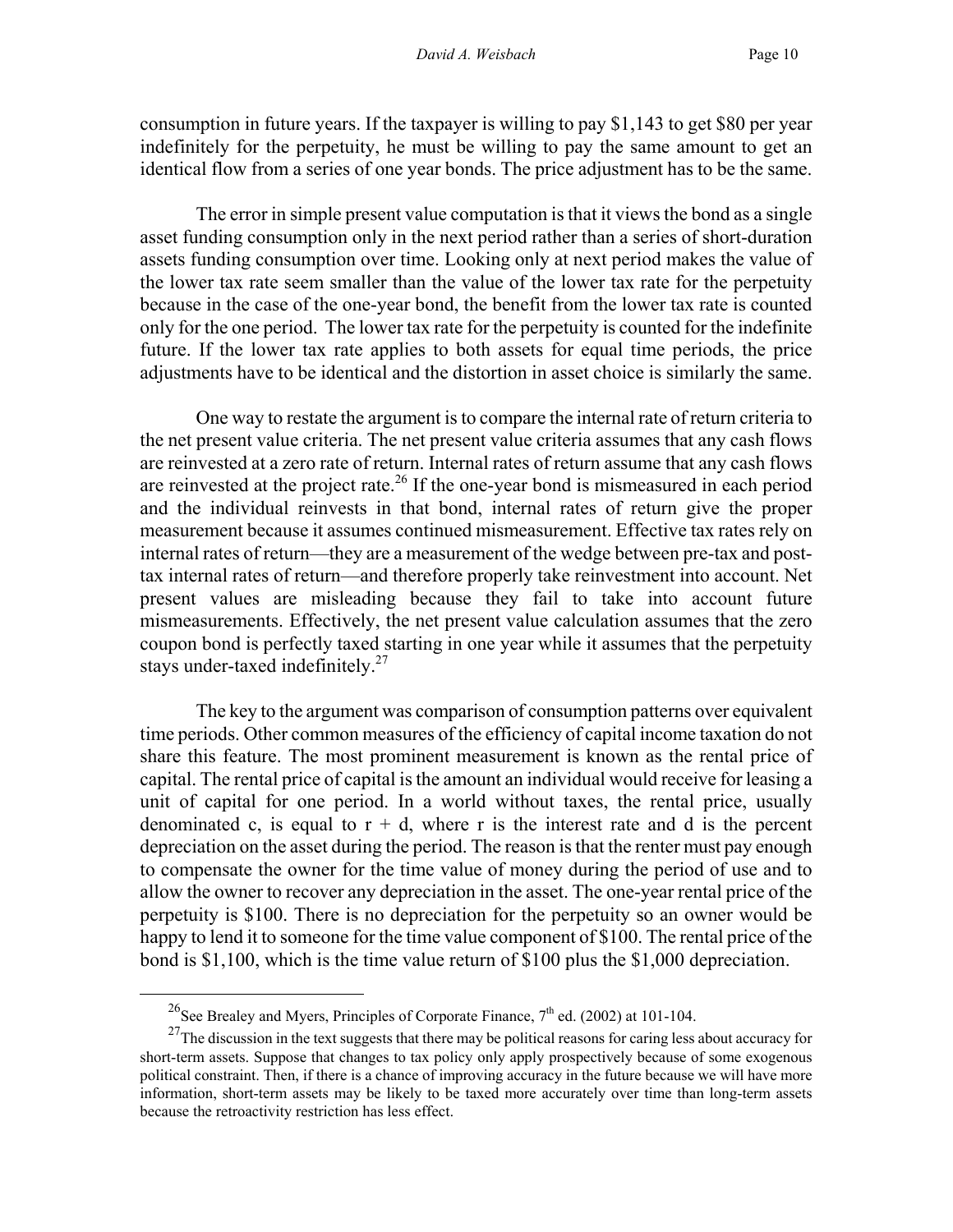Rental prices have to be adjusted for taxes. The rental price in a world with taxes is the cash flow that would compensate the owner for the use of the asset, given that the owner will pay tax on that cash but also get the benefit of the tax depreciation deductions that come with owning the asset. Effectively, the rental price in a world with taxes is the rental price absent taxes increased because of the tax on the gross cash flow and decreased because of the benefit of tax depreciation.

If income is measured perfectly, the rental prices after-taxes for both assets in the example are unchanged. The key is to note that taxes reduce the rate of return demanded by investors from 10% to 7%. For the perpetuity, a \$100 payment per period leaves the owner with \$70 after taxes. At a 7% rate of return, this amount is sufficient to compensate him at the after-tax rate of return on his \$1,000 investment. For the one-year bond, the owner must receive \$1,100, which is sufficient to compensate him after taxes at a 7% rate of return on his \$1,000 assuming the owner is allowed to receive his \$1,000 investment back tax free.

If income is not perfectly measured, rental prices will change. For example, suppose that the cost of the bond is immediately deducted (similar to the way that the cost of many short-term investments is deducted). The rental price will go down to \$1,070. The reason is that the immediate deduction effectively exempts the return on the bond from taxation which means that the owner will only require cash equal to the after-tax return of 7% plus the depreciation. If the cost of the perpetuity is immediately deducted, the rental cost goes down to \$70 for similar reasons.

The proportionate change for the perpetuity is much higher than it is for the oneyear bond. The rental price changed by 30% for the perpetuity compared with 2.73% for the one-year bond. One might conclude from this that mistaxation has a greater effect on long-duration assets and we should, therefore, care more about accuracy for longduration assets.

Empirical studies of the deadweight loss from capital income taxation commonly use changes in rental prices. In particular, the rental price is the most commonly used criteria to estimate the reduction in aggregate investment due to taxes on capital. Because of the importance of this question, there is a cottage industry focused on it and the rental price is the standard tool.<sup>28</sup> Estimates of deadweight loss from the misallocation of capital due to differential taxation are more schizophrenic, sometimes using the effective tax rate

<span id="page-13-0"></span><sup>&</sup>lt;sup>28</sup>The literature is large. For surveys, see Ernst R. Berndt, The Practice of Econometrics (chapter 6) (1991); Kevin Hassett and R Glenn Hubbard, Tax Policy and Business Investment, in Handbook of Public Economics (Alan J. Auerbach and Martin Feldstein, eds. 2002); Robert S. Chirinko, Business Fixed Investment Spending: Modeling Strategies, Empirical Results, and Policy Implications, 31 J. Economic Literature 1875 (1993). Problems with the rental cost formulation unrelated to those discussed here have led to the use of other criteria such as Tobin's *q*.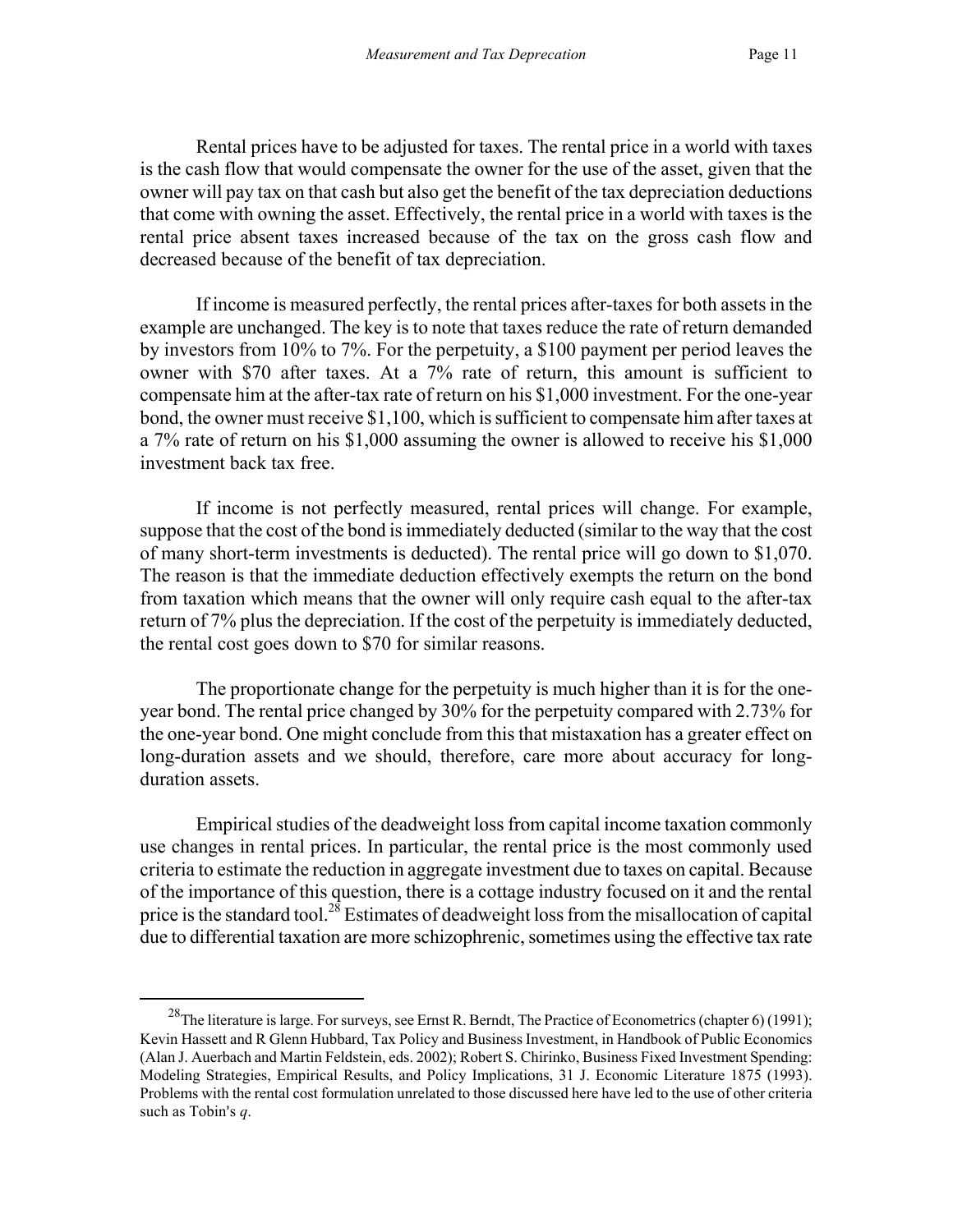criteria and sometimes using the rental price criteria.<sup>29</sup>

Rental prices may have their uses, but they are not sufficient for thinking about the relative cost of mismeasurement of long and short-term assets. They have the same flaw as the present value calculation. (In fact, the next section will show that the two criteria are identical.) Rental prices do not allow comparison of equivalent consumption flows over time because they are gross of depreciation. Equivalent consumption flows for assets of different durations require reinvestment of some or all depreciation in each period. Rental prices are useful only if rental prices are calculated net of reinvestment and, as shown in the next section, rental prices net of reinvestment are equivalent to the effective tax rate criteria. For example, the rental prices net of reinvestment for the two assets discussed here if they are taxed perfectly are \$70. In the case where the assets are taxed at a 20% rate, the rental prices net of reinvestment are \$80. The effect of mistaxation on the net of reinvestment rental prices is the same.

To summarize the argument so far, I have argued that in the simple example considered here, we should care equally about deviations in effective tax rates from neutrality for both long and short-term assets. It remains to be shown how effective tax rates for long and short-term assets are affected by measurement error and whether the argument holds for more complex examples. Consider first the effect of mismeasurement of depreciation on effective tax rates.

To examine the effect of mismeasurement on effective tax rates we can no longer use the simple case of the perpetuity. The reason is that it is impossible to mismeasure the life of the perpetuity as too long—we cannot have a useful life longer than infinite. The example must be changed.

The calculation is also somewhat more complex. The reason is that the price of the asset depends on any tax benefits or costs from mismeasurement and the tax benefits or costs from mismeasurement depend on the price. For example, if there is extra basis recovery, the price will reflect this tax benefit and the tax benefit will be based on the price (because price determines basis). Solving for price in this situation is not difficult but takes a step or two.

The key is to note that the effect of mismeasurement of depreciation for an asset purchased at \$x is the same as \$x multiplied by the effect of mismeasurement for an asset that costs \$1. This allows us to solve for the purchase price, \$x. To so, set the price \$x, equal to the present value of the gross cash flows less taxes on those flows and then add back in the tax benefit of depreciation. Letting t be the tax rate, we get

<span id="page-14-0"></span><sup>&</sup>lt;sup>29</sup>For example, Jane Gravelle, Effects of the 1981 Depreciation Revisions on the Taxation of Income from Business Capital, 35 National Tax Journal 1 (1981), (Equation 11) measures deadweight loss gross of depreciation while Don Fullerton & Andrew Lyon, Tax Neutrality and Intangible Capital, in Tax Policy and the Economy (Lawrence Summers, ed. 1988) (Equation 2) measure deadweight loss net of depreciation.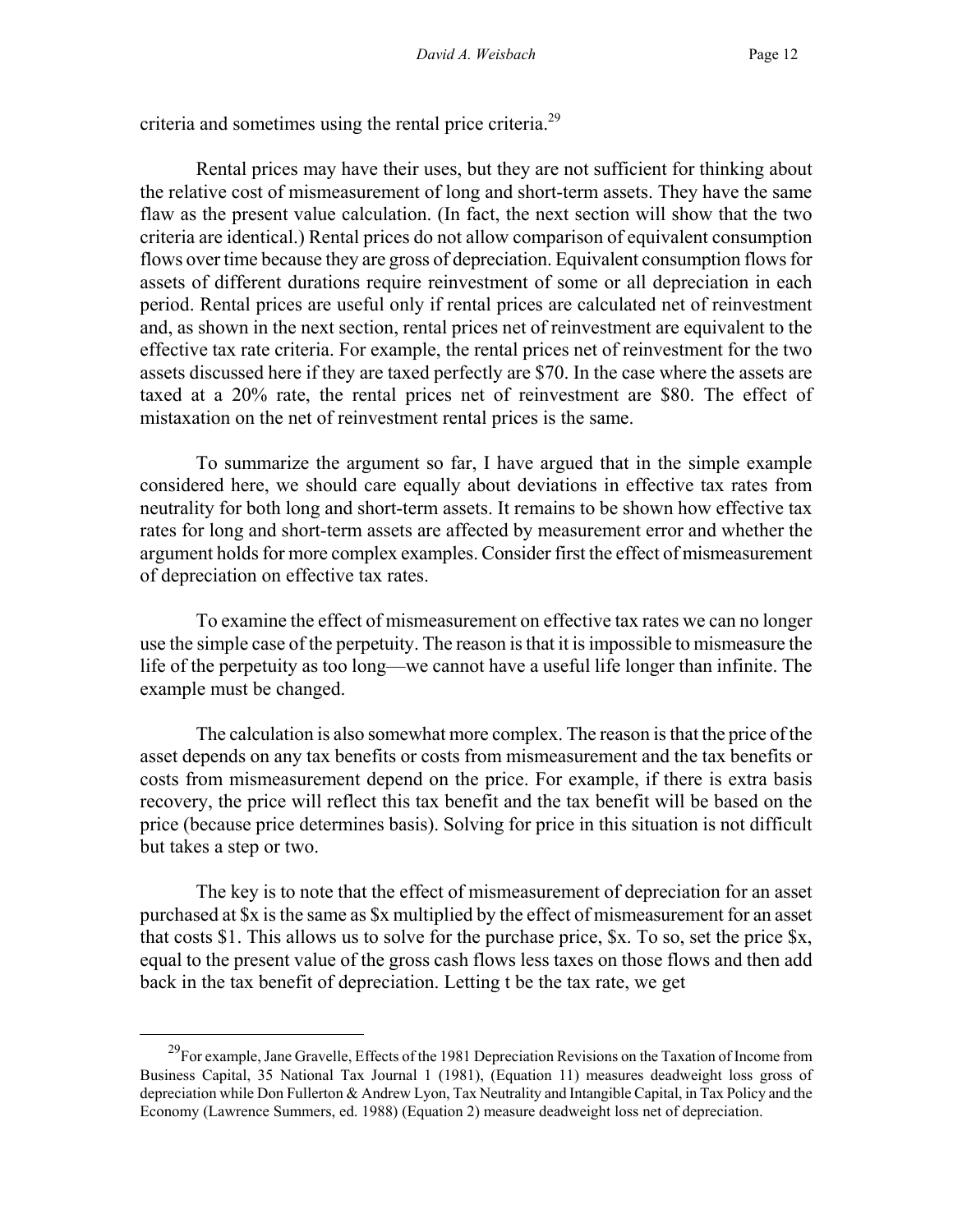$$
g_x = PV(cash flows) (1-t) + SxtPV(deprecision on $1)
$$
 (1)

Solving for \$x*:* 

$$
sx = [PV(cash flows) (1-t)] / [1-tPV(deprecision on $1)]
$$
 (2)

Given this formula, we can solve for effective tax rates in four steps. First, we must determine the pattern of depreciation allowed on the investment and determine its present value. I have assumed straight line depreciation on assets with a fixed cash flow each year of \$100. This depreciation is not accurate but serves our purposes well enough. (The depreciation schedule is systematically too fast, which means effective tax rates are lower than the nominal rate even if the life is correct.) Second, given this depreciation, we can calculate a price for the asset. Third, given this price, we can calculate a pre-tax internal rate of return based on the price and the \$100/year cash flows. Finally, we can convert this into an effective tax rate. The table below gives the conclusions for five and ten year assets, using various depreciable lives. $30$ 

| Five Year Actual Life (\$100/year for five years) |       |       |       |       |       |
|---------------------------------------------------|-------|-------|-------|-------|-------|
| Depreciable Life                                  |       | 4     |       | 6     |       |
| <b>ETR</b>                                        |       | 25.7% | 28.8% | 31.6% |       |
| Ten Year Actual Life (\$100/year for ten years)   |       |       |       |       |       |
| Depreciable Life                                  | - 8   | 9     | 10    | 11    | 12    |
| ETR                                               | 24.7% | 26.3% | 27.7% | 29.0% | 30.3% |

The tables show up to 20% deviations from actual lives. For the five year asset, this means measuring the life within one year of its actual life. For the ten year asset, this means measuring the life within two years of its actual life. As can be seen, there are roughly equal swings of just under six percentage points in effective tax rates for equal percentage deviations in life. (The five year life actually has a slightly greater deviation for equal percent mismeasurement. The next section shows this to be true for geometric depreciation as well.) Because we care about deviations of effective tax rates from neutrality, we should try to create roughly equal percentage measurement errors regardless of durability, which completes the argument.<sup>[31](#page-15-1)</sup>

Note that equal percent deviations from actual life demands greater and greater

<span id="page-15-1"></span><span id="page-15-0"></span><sup>&</sup>lt;sup>30</sup>Details of the calculation are available from the author.

 $31$ Of course, we do not know true lives so there measurement errors cannot be estimated as in the text. Instead, we should invest in enough information to believe that the error is within a given amount for each type of asset.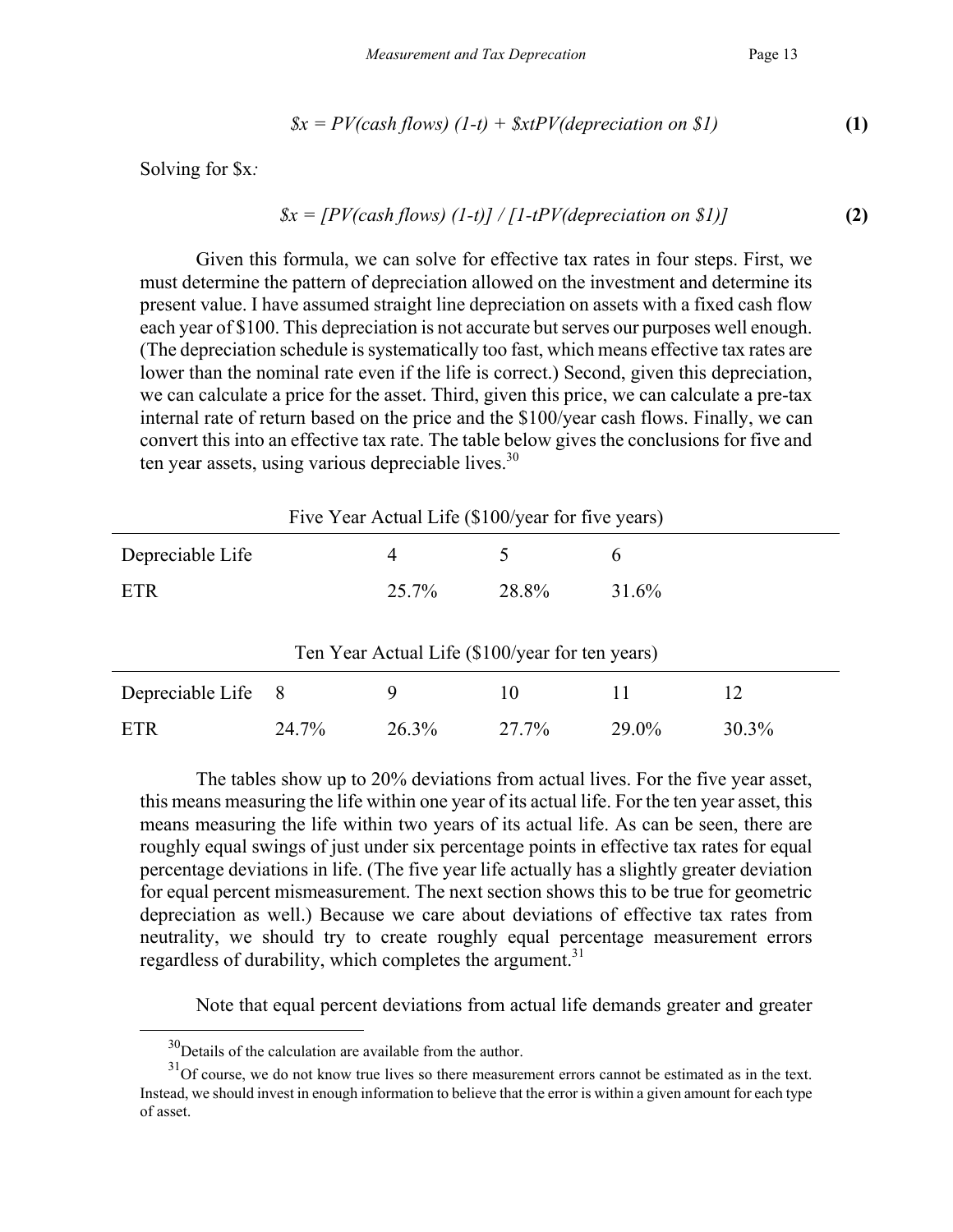precision in absolute terms as the actual life gets shorter. In the example, the five year asset has to be measured to within one year of actual life to get the same inaccuracy as measuring the ten year asset within two years of actual life. The effect gets more pronounced as lives get shorter. Five day assets must be measured within one day and five minute assets must be measured within one minute to get the same percentage errors as shown here. As discussed in Section IV below and as should be relatively clear, the costs of the necessary accuracy will go up as lives get shorter, dramatically so for very short-lived assets. Because the costs of accuracy go up as asset life gets shorter but the benefits of accuracy stay the same, we should expect less accuracy for short-term assets.

The examples used in this section were dependent on a series of assumptions, but the conclusions generally do not change when the assumptions are relaxed. It should be relatively clear that the assumption of a level consumption pattern does not change the conclusions – the argument would work for any pattern of consumption over time with the only change being that the math would be more complicated. The same is true for the choice of assets. Limiting the choice to two assets and to those two assets had no effect except to keep the math simple. The calculation of the effect of mismeasurement on effect tax rates may depend on the level cash flow assumption and the assumption of straight-line depreciation. The next section shows that the result holds for geometric depreciation, which is thought to be a decent surrogate for actual depreciation for many assets. Other depreciation patterns (both tax and economic), however, may create difficult results.

#### **III. The Problem of Asset Durability: A Model**

This section extends the example discussed above, more formally modeling the terms used. The argument is broken into three steps. First, I define the various tests for neutrality and following closely the discussion found in Auerbach, $32$  argue that depreciation schedules should be set so that effective tax rates are equal. Second, the argument is then extended to the case of mismeasurements. The argument is that we should care about the extent to which mismeasurements cause unequal effective tax rates, not unequal changes in rental prices. Finally, I argue that equal percentage mismeasurements of useful lives or depreciation schedules have similar effects on effective tax rates for all assets, regardless of durability. In fact, under the assumptions in the model, short-term assets are more sensitive to mismeasurement. This means that inaccuracies for short-term assets matter more than they do for long-term assets.

# A. *Tax Neutrality with Perfect Measurement*

<span id="page-16-0"></span><sup>&</sup>lt;sup>32</sup> Alan Auerbach, Tax Neutrality and the Social Discount Rate, 17 J. Public Economics 355 (1982).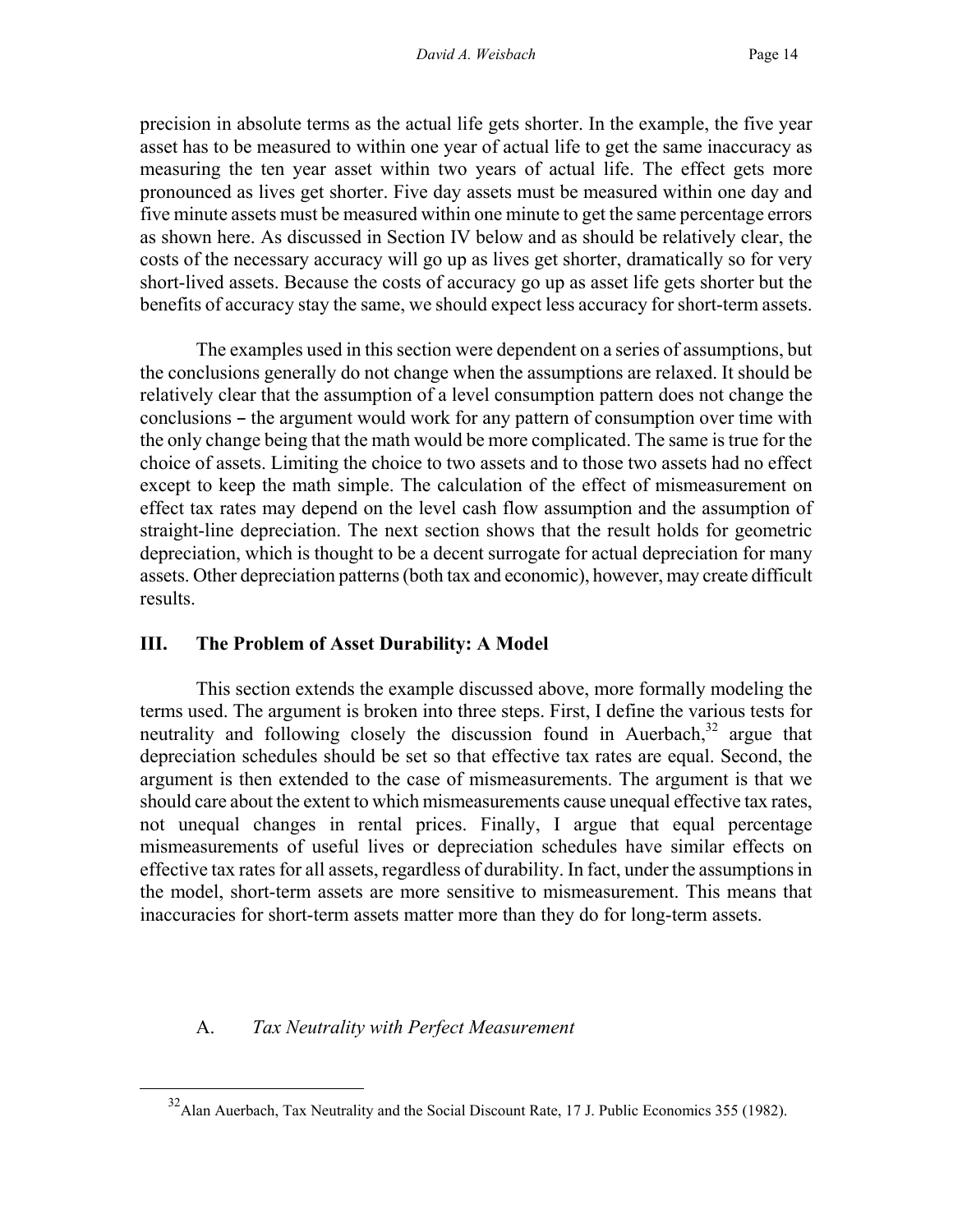Following Jorgenson,<sup>33</sup> define the rental price of capital as the price one must pay to use a unit of capital of a particular type for a single period. We can derive an explicit expression for the rental price of capital through an arbitrage argument. In a world without taxes, there are two ways of obtaining capital forever. One is renting in each period and the other is purchasing it outright. Setting these equal allows one to solve for the rental price.

For example, suppose that capital experiences geometric decay, which means that depreciation in any period is a constant fraction  $\delta$  of the current value. Under this depreciation schedule, an asset purchased today will be equivalent to  $e^{-\delta t}$  assets at time t. Let r equal the discount rate,  $q(\delta)$  equal the price of capital goods of type  $\delta$ , c( $\delta$ ) the rental price for one unit of the good. Then, the no arbitrage condition requires the price of the good to equal the sum of the present discounted value of the rental price for each period in the future, or:

$$
q = \int_{0}^{\infty} c e^{-(r+\delta)t} dt
$$
 (3)

Solving, we get an expression for the rental price of capital:

 $\overline{a}$ 

$$
c = q(r + \delta) \tag{4}
$$

For each dollar of capital, the rental price is equal to the return required on that capital plus the depreciation. The rental price per dollar of capital will be greater for short-term assets (they experience rapid depreciation, so  $\delta$  is high) than for long-term assets (low  $\delta$ ) because renting them for a period uses up a greater portion of the asset. If the discount rate r changes, the rental prices of assets of different durabilities will change by the same absolute amounts but by different percentages.

This formula assumes a world without taxes. To modify the formula to take taxes into account,<sup>34</sup> let r now be the after-tax discount rate,  $\tau$  be the tax rate and let D(t) equal the depreciation deductions allowed at time t on a one dollar investment. A similar arbitrage relationship requires

$$
q = \int_{0}^{\infty} (1-t)ce^{-(r+\delta)t} + tqD(t)e^{-rt}dt
$$
 (5)

The first term in the integrand represents the present value of the gross rental flows from capital, reduced by the tax on those flows. The second term represents the benefit of tax depreciation deductions, which is the present value of the depreciation deductions on a dollar multiplied by the total amount q and the tax rate  $\tau$ . This formula is essentially the

<span id="page-17-1"></span><span id="page-17-0"></span><sup>&</sup>lt;sup>33</sup>Dale Jorgenson, Capital Theory and Investment Behavior, 53 American Economic Review 247 (1963).

<sup>&</sup>lt;sup>34</sup>See Robert Hall and Dale Jorgenson, Tax Policy and Investment Behavior, 57 American Economic Review 391 (1967).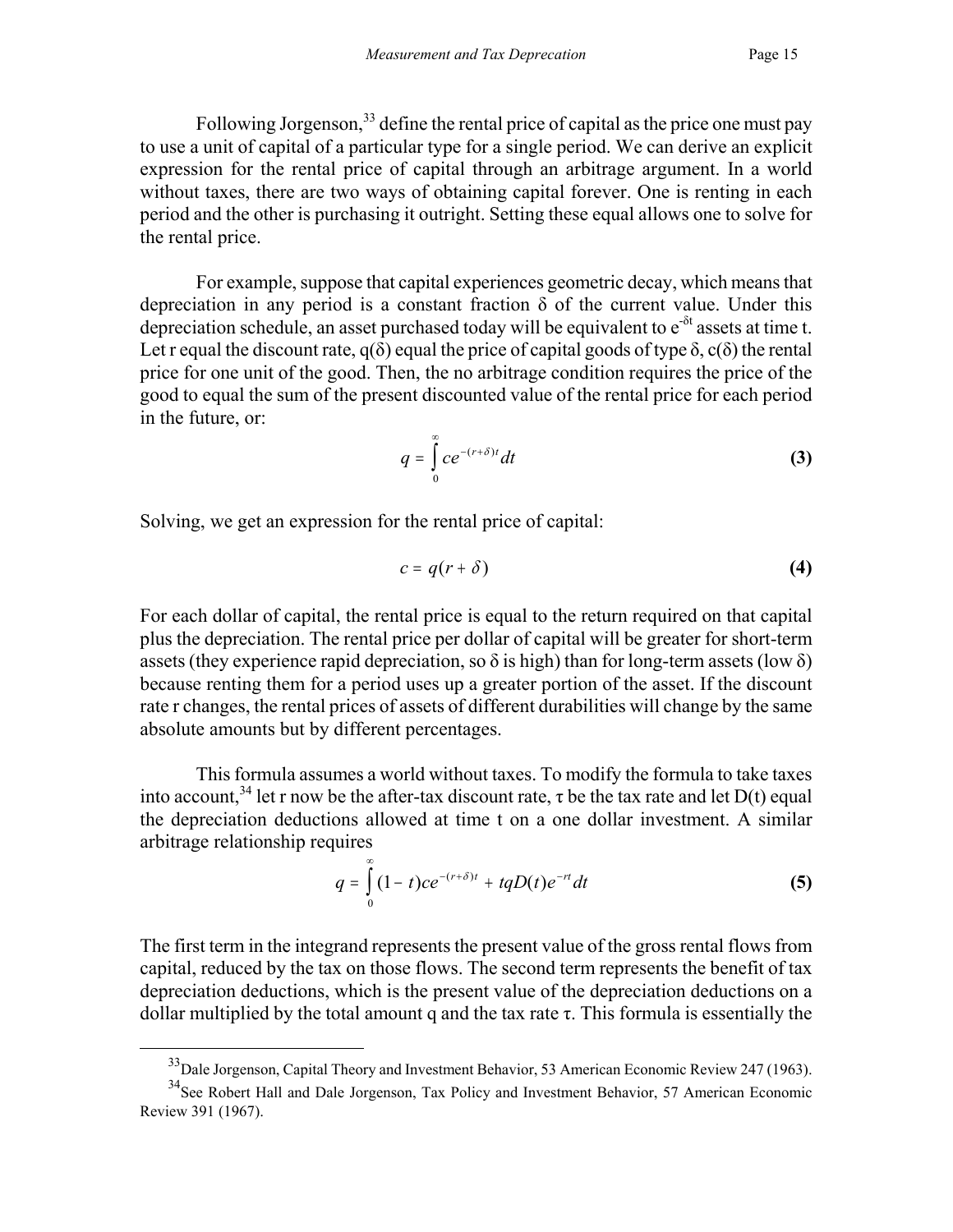same as formula (1) above. If we let z equal the present value of the depreciation deductions on a dollar investment, and solve, the rental price of capital can be expressed as:

$$
c = q(r + \delta) \left( \frac{1 - tz}{1 - t} \right) \tag{6}
$$

The section above considered (and rejected) present values as a possible criteria for neutrality. We can now state this criteria more formally. The present value criteria states that all investments of the same initial cost should have the same present value when their gross returns (i.e., pre-tax) are discounted at r (the after-tax discount rate). The argument for this criteria is that the marginal product of capital is the present value of the contribution of an increment of capital investment now to output in the future. Capital will be allocated efficiently if the value of its marginal product is the same in all uses. The cost of capital multiplied by the amount of capital remaining is the undiscounted contribution to the gross return to a marginal investment for period t. The cost of capital is c and the amount of capital remaining at time t is  $e^{-\delta t}$ . Therefore, the present value of gross returns for a one dollar investment of type  $\delta$  is:

$$
pv(\delta) = \int_0^\infty ce^{-rt} \left(\frac{e^{-\delta t}}{q}\right) dt = \frac{1-tz}{1-t}
$$
 (7)

An alternative criteria considered and also rejected above is that the tax system produce equal proportional changes in the rental price. This means the ratio of the rental price of capital with and without taxes must be constant for all  $\delta$ , or:

$$
\overline{c} = \frac{q(r+\delta)(1-t_{1-t})}{q(r+\delta)} = \frac{1-tz}{1-t}
$$
 (8)

This expression is the same as the present value criteria (7) and, therefore, the two criteria are the same. Both criteria measure returns gross of depreciation. Assets with a short life will have higher rental costs and taxes will affect their rental costs proportionately less.

An alternative criteria is to keep social rates of return equal for all assets. We can use the internal rate of return to formalize this criteria. The internal rate of return for capital of type  $\delta$ ,  $\rho(\delta)$ , is the discount rate that makes the gross cash flows equal the price. It is implicitly defined by the equation:

$$
q = \int_{0}^{\infty} c e^{-(\rho(\delta) + \delta)t} dt
$$
 (9)

Solving, we get: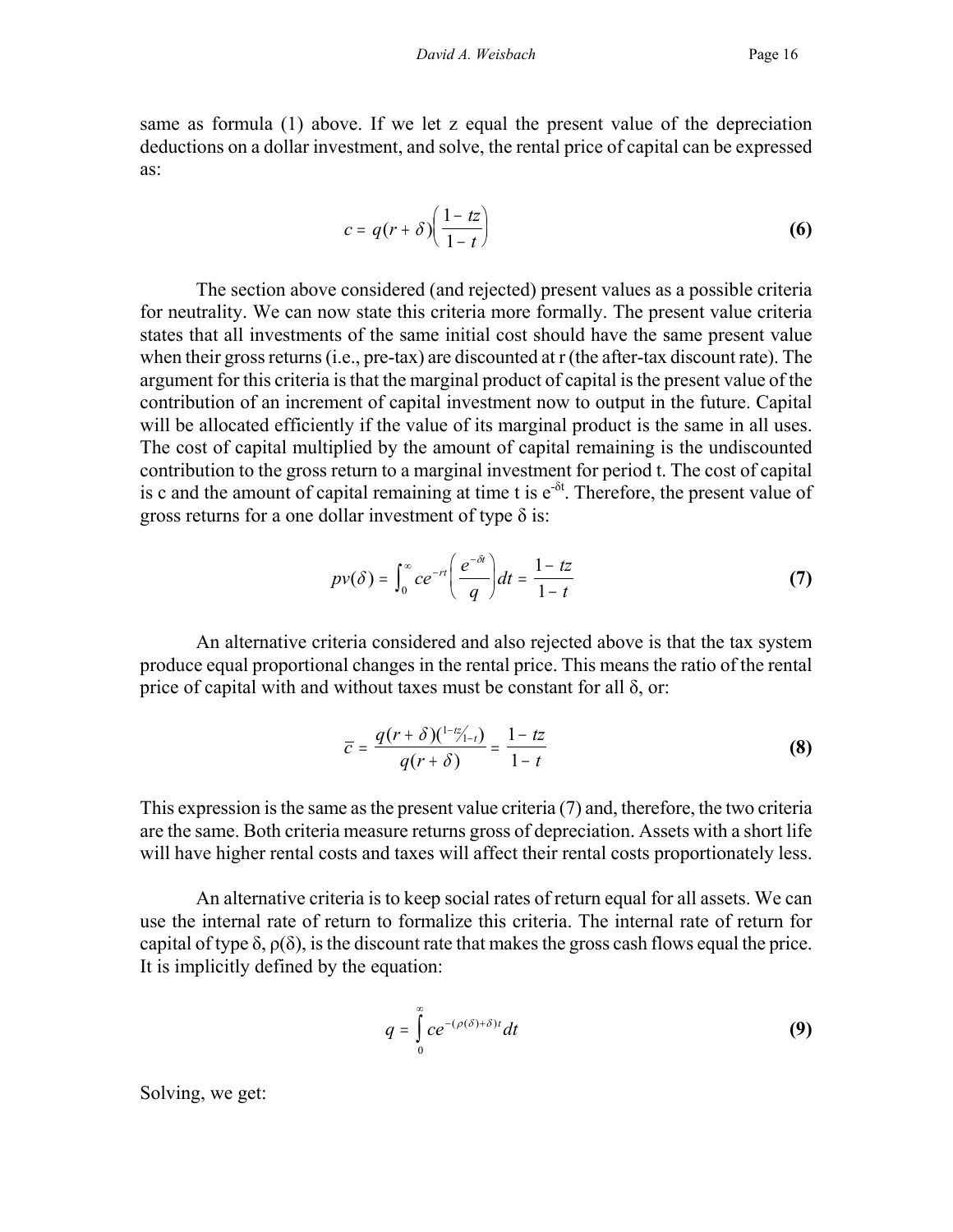$$
\rho(\delta) = \frac{c}{q} - \delta = \frac{(r+\delta)(1-tz)}{1-t} - \delta \tag{10}
$$

If social rates of return are to be the same for all assets,  $ρ(δ)$  must be constant for all δ. Note that the internal rate of return criteria is the same as the rental cost of capital criteria except that depreciation is subtracted. That is, the choice between the criteria is solely a question of whether neutrality should be measured gross or net of depreciation.

We can express the same idea using marginal effective tax rates. Define the marginal effective tax rate to be ETR =  $(\rho - r)/\rho$  where, as before, r is the after-tax discount rate common to all investments and ρ is the internal rate of return or "pre-tax discount rate." If  $\rho$  is the same for all assets, the effective tax rate must be the same for all assets.[35](#page-19-0) 

The effective tax rate can be thought of as the tax rate which if applied to perfectly measured income would produce the same return as the combination of the nominal tax rate and the mismeasurement. To see this, note that a tax rate ETR applied to accurately measured income would produce a rental price of  $r/(1-ETR) + \delta$ . If this tax rate is equivalent to some combination of nominal rate  $\tau$  and depreciation z, we can set the respective rental prices equal.

$$
\frac{r}{1 - ETR} + \delta = (r + \delta) \left( \frac{1 - \tau z}{1 - \tau} \right)
$$
 (11)

If we normalize q to 1, and solve for ETR, we get  $ETR = (p-r)/p$ , which is the formula for the effective tax rate. To verify this with some simple examples, note that if tax depreciation exactly matches economic depreciation, it can be shown that  $z = \delta/(r+\delta)$ .<sup>3[6](#page-19-1)</sup> The effective tax rate becomes  $\tau$ , as it should be. If, alternatively, immediate expensing is allowed, z equals 1, which means that the internal rate of return is r, and the effective tax rate is zero.

The two sets of criteria, the internal rate of return or ETR criteria and the present value or rental cost criteria, produce different recommendations for depreciation policy. For example, economic depreciation, in which the tax depreciation allowances match the actual decline in asset value, is neutral under the internal rate of return criteria but not under the rental cost of capital criteria. This can be seen by recalling that under the cost

 $\overline{a}$ 

∞

<span id="page-19-1"></span><span id="page-19-0"></span><sup>&</sup>lt;sup>35</sup>There are a number of different measures of effective tax rates, and the different measures are not equal. For a discussion of the various measures, see Don Fullerton, Which Effective Tax Rate? 37 National Tax Journal 23 (1984). The measure used here is the marginal effective tax rate, introduced by Alan Auerbach and Dale Jorgenson, Inflation-Proof Depreciation of Assets, 58 Harvard Business Review 113 (1980).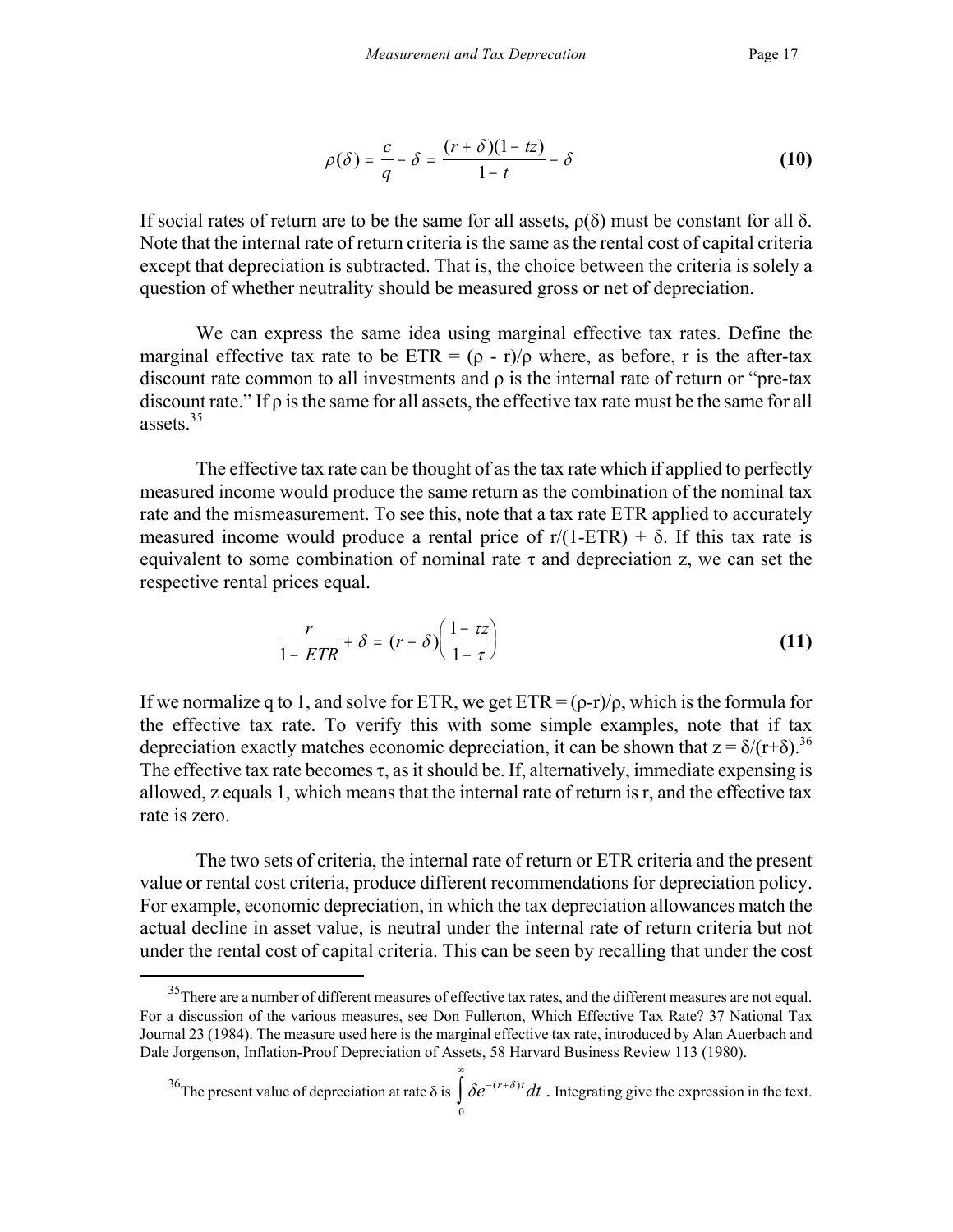of capital criteria,  $\bar{c} = \frac{1 - \tau z}{1 - \tau}$  must be equal for all assets. With economic depreciation and exponential decay in asset prices,  $z = \delta/(r+\delta)$ , which means that this ratio will vary with δ, making economic depreciation non-neutral according to the rental price criteria. Internal rates of return with economic depreciation, however, reduce to  $r/(1-\tau)$  for all  $\delta$ and effective tax rates equal  $\tau$  for all  $\delta$ . Therefore, economic depreciation looks neutral when measured by effective tax rates and not neutral when measured by present value. The two sets of criteria produce different policy recommendations and, therefore, we must decide which criteria is more appropriate.

The argument that the effective tax rate criteria is more appropriate is essentially the same as made above. Because the issue involves investment in durable assets, we must define production efficiency over time. In particular, we can say that production efficiency is violated only if it is possible to replace a given production plan with one which allows more consumption in some periods with at least as much in all others.

Consider an individual who wants to maintain a consumption pattern over time. The individual has a choice of investment programs that give this pattern in after-tax dollars. For ease of exposition and without loss of generality, assume the pattern is level indefinitely. In addition, assume that all assets experience geometric depreciation.<sup>37</sup>

Suppose that tax depreciation equals economic depreciation, so that effective tax rates are equal across all assets. In each period, the individual must reinvest δ and can consume the rest. The reason is that to maintain level consumption in future periods, the individual must maintain the existing capital level. This leaves r available for consumption in each period.<sup>38</sup> The government, in each period gets a flow equal to the tax on the gross return less the tax value of the depreciation deductions granted to the taxpayer, or:

$$
R(\delta) = \tau \left( \frac{c(\delta)}{q(\delta)} - \delta \right) = \left( \frac{\tau}{1 - \tau} \right) r
$$
 (12)

This number is constant over  $\delta$ . As a result, regardless of the individual's choice of investments, his cash flows and the government's flows are the same. There is, therefore, no better investment program and production efficiency must be satisfied.

Suppose, alternatively that effective tax rates differed across assets (because, for example, depreciation does not equal economic depreciation). Then the government

$$
[c(\delta)/q(\delta)](1-\tau)+\tau\delta-\delta=(r/(1-\tau)+\delta)(1-\tau)+\tau\delta-\delta=r
$$

<span id="page-20-0"></span> $37$ These assumptions can easily be relaxed. See Auerbach, Tax Neutrality, note for a demonstration that the result holds with any pattern of depreciation.

<span id="page-20-1"></span><sup>&</sup>lt;sup>38</sup>To verify this, note that the amount available for consumption equals the gross return, less taxes, plus tax depreciation deductions, less reinvestment, or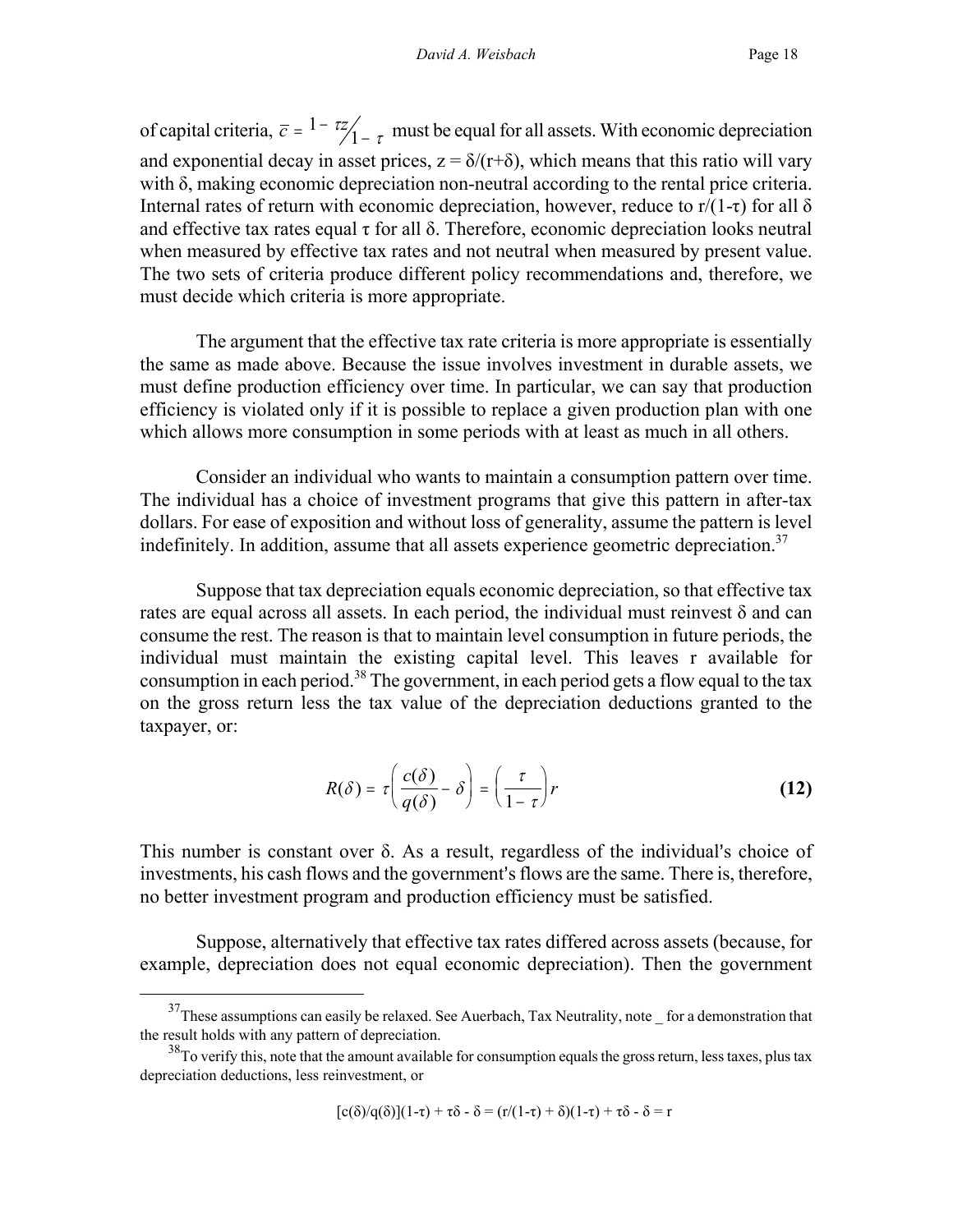would get higher revenue in each period for the asset with the higher effective tax rate. The investor, however, would be indifferent, still receiving r in each period. Production efficiency is violated because it is possible to replace some program with another getting the same consumption in all periods but higher government revenue. Therefore, such a depreciation regime and schedule of effective tax rates violates production efficiency. Only economic depreciation and equal effective tax rates satisfy production efficiency.<sup>3[9](#page-21-0)</sup>

#### B. *Accuracy When Measurement is Imperfect*

Commentators who developed the above arguments about neutrality of tax incentives assumed that the choice of incentives was in a world where depreciation could be perfectly measured. Therefore, they never squarely faced the question of the appropriate test when there is mismeasurement. Measurement of depreciation, however, is expensive and it cannot be measured perfectly. We want to know whether the cost of inaccuracy varies with durability and in particular, whether the deadweight loss from inaccuracy are lower for short-term assets.

While the theoretical literature never addressed the question of the appropriate criteria for measuring deadweight loss from capital income taxation, there have been empirical estimates. In making these estimates, commentators have used both the internal rate of return and the rental price criteria. As noted above, the rental price is the most commonly used criteria to estimate the change in aggregate investment when rental prices change while estimates of the deadweight loss from differential capital income taxation vary, sometimes using effective tax rates and sometimes using rental prices.<sup>40</sup> These two criteria, however, will produce inconsistent estimates. Patterns of depreciation that would produce no deadweight loss under one criteria will produce deadweight loss under the other and, therefore, only one of the measures is accurate.

As argued in Section II, only the effective tax rate criteria is appropriate for measuring the effect of inaccurate depreciation. The argument is essentially the same as made above. Production efficiency must be defined over time. To measure the deadweight loss caused by a mismeasurement of capital income, we must, therefore, assume a pattern of consumption over time. In the level consumption pattern used here for convenience, all depreciation is reinvested, leaving only the net return r. Mismeasurement does not affect this after-tax amount r because prices will adjust to eliminate any benefits from differential investment patterns. Mismeasurement will, however, affect asset prices, as taxpayer shift toward tax-favored assets. This deviation in prices and the associated shift in capital stocks cause deadweight loss.

<span id="page-21-0"></span><sup>&</sup>lt;sup>39</sup>Note that this does not mean that investment incentives cannot satisfy production efficiency or that tax rates on capital have to be equal to the nominal tax rate. Any system that allows an immediate deduction of x% of the cost of an asset and depreciations the remaining (1-x) using economic depreciation will also satisfy production efficiency. See Auerbach, Tax Neutrality, note \_.

<span id="page-21-1"></span> $40$ See note \_\_.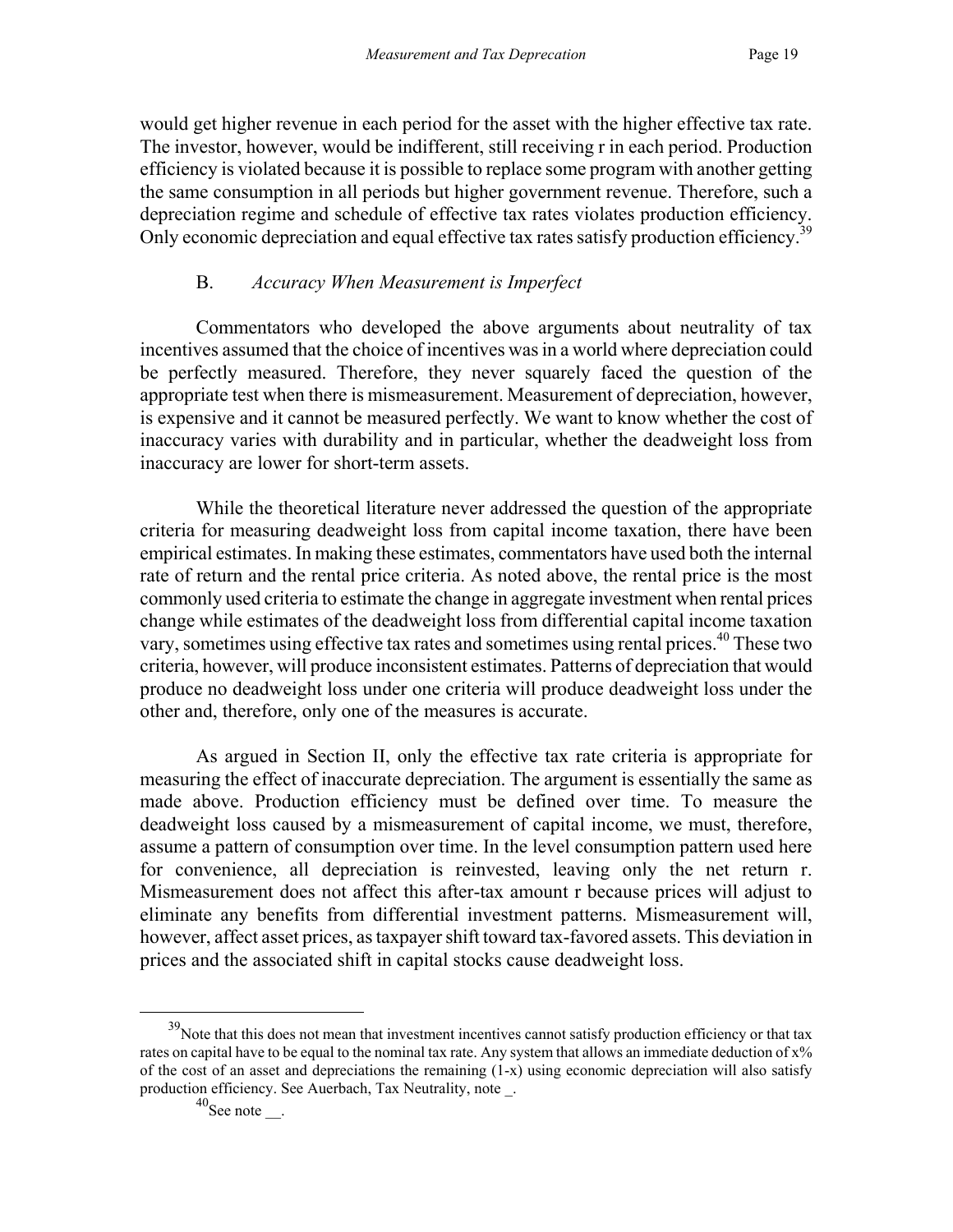How much will individuals shift their investment patterns? Individuals will pay the same amount for patterns of investment that produce the same after-tax consumption. This means that they only care about the effect of taxation on the return net of reinvestment. Asset prices and usage will shift only to the extent taxes affect this amount. The effective tax rate or internal rate of return criteria measure this because they implicitly assume reinvestment at the same rate as the initial investment. That is, they give a net of reinvestment measurement. The rental price criteria does not.

#### C. *Effect of Mismeasurement on Effective Tax Rates*

Knowing that we should use the effective tax rate criteria does not by itself tell us whether long-term or short-term assets are more sensitive to inaccuracy. We also need to know how effective tax rates for long and short-term assets respond to mismeasurements $41$ 

For exponential depreciation, short-term assets are *more* sensitive to mismeasurement than are long-term assets, which means that accuracy matters more for short-term assets than for long-term assets. This is simply the converse of the well-known proposition that we must have more relative acceleration for long-term assets than for short-term assets to create a neutral investment incentive.<sup>42</sup> If we think instead, of relative inaccuracy, the same relative inaccuracy has a smaller effect on effective tax rates for long-term assets. More formally, recall that the internal rate of return can be expressed as:

$$
\rho(\delta) = \frac{(r+\delta)(1-tz)}{1-t} - \delta \tag{13}
$$

If we want the change in  $\rho$  to be roughly equal for all assets, do must be constant over  $\delta$ . We can express do as  $d\rho = (\partial \rho/\partial z)dz$ . But  $\partial \rho/\partial z = -t(r+\delta)/(1-t)$ , which is not constant over δ. For dρ to be constant, therefore, dz must not be constant over δ. In particular, dz must be larger for long-term assets (assets with low  $\delta$ ). Similarly, to keep do within some range, we can tolerate larger errors for long-term assets.

We can also demonstrate this by deriving a formula for the required pre-tax rate of return for a given default life. Suppose D is the default depreciation rate, measured using geometric depreciation. Then we can express the internal rate of return as

<span id="page-22-0"></span><sup>&</sup>lt;sup>41</sup>We also need to know the relevant elasticities. While the overall elasticity of capital investment in response to changes in the tax rate is a subject of great interest and much study, there is little or no information about the particular elasticities of asset of different durabilities and no reason to believe that in the long run that they vary systematically.

<span id="page-22-1"></span> $^{42}$ See, Department of the Treasury, Report to the Congress on Depreciation Recovery Periods and Methods (July 2000) at 34.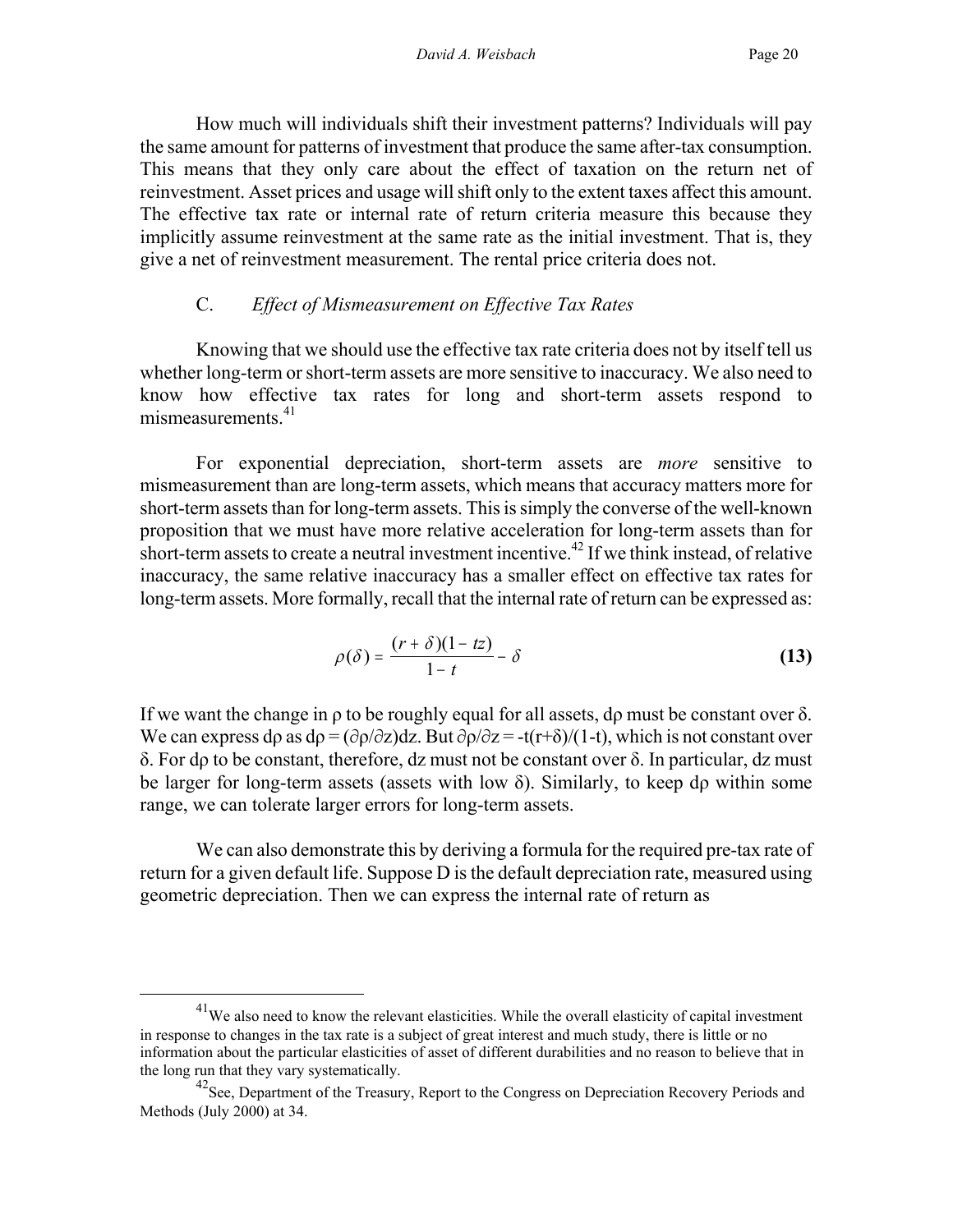$$
\rho = \left(\frac{r}{1-t}\right)\left(1-t\left(\frac{D-\delta}{D+r}\right)\right) \tag{14}
$$

The first term in the equation is the rate of return if depreciation were measured accurately and the second term is the adjustment caused by the inaccuracy. The key variable is the difference between D and  $\delta$ . Thus, the fraction will roughly have the same value if D is 10 and  $\delta$  is 5 and if D is 200 and  $\delta$  is 100.

The same argument applies if we instead use effective tax rates instead of internal rates of return. If the mismeasured exponental rate of depreciation is D given an actual rate of δ, the effective tax rate can be expressed as follows:

$$
ETR = \frac{t(\delta + r)}{(1 - t)(D - \delta) + (\delta + r)}
$$
(15)

As  $\delta$  increases (asset life gets shorter), the effective tax rate becomes more sensitive to equal percentage errors of mismeasurement. For example, if D is always twice δ, the effective tax rate will go up with  $\delta$  ( $\partial ETR/\partial \delta$  > 0). So estimating a depreciation rate that is twice the actual rate will produce a relatively higher effective tax rate for short-term assets than for long-term assets. If we care about effective tax rates, we may actually care *more* about accuracy for short-term assets.

#### D. *Summary*

The argument so far has three steps. First, the appropriate measure of tax neutrality is the effective tax rate or internal rate of return. Only if effective tax rates are the same across assets is production efficiency satisfied. Second, the effect of inaccuracy should be measured based on effective tax rates. That is, we should be concerned about the deadweight loss caused by deviations from equal effective tax rates rather than equal rental costs of capital for essentially the same reasons effective tax rates are the proper measure of a neutral tax sytem. The central reason is that effective tax rates assume reinvestment while the rental price criteria does not. Third, effective tax rates for shortterm assets are more sensitive to mismeasurement than long-term assets. Therefore, we should care more about accuracy for short-term assets.

#### **IV**. **Measurement and Accuracy for Short-Term Assets**

While the economics of depreciation suggest that accuracy in depreciation schedules is at least as important for short-term assets as it is for long-term assets, measurement costs may vary with durability. There are three related problems with measurement of depreciation for short-term assets. First, it may be difficult to measure depreciation accurately for short-term assets. Second, the pattern of errors for short-term assets may be expected to be asymmetric. Finally, even if short-term asset lives could be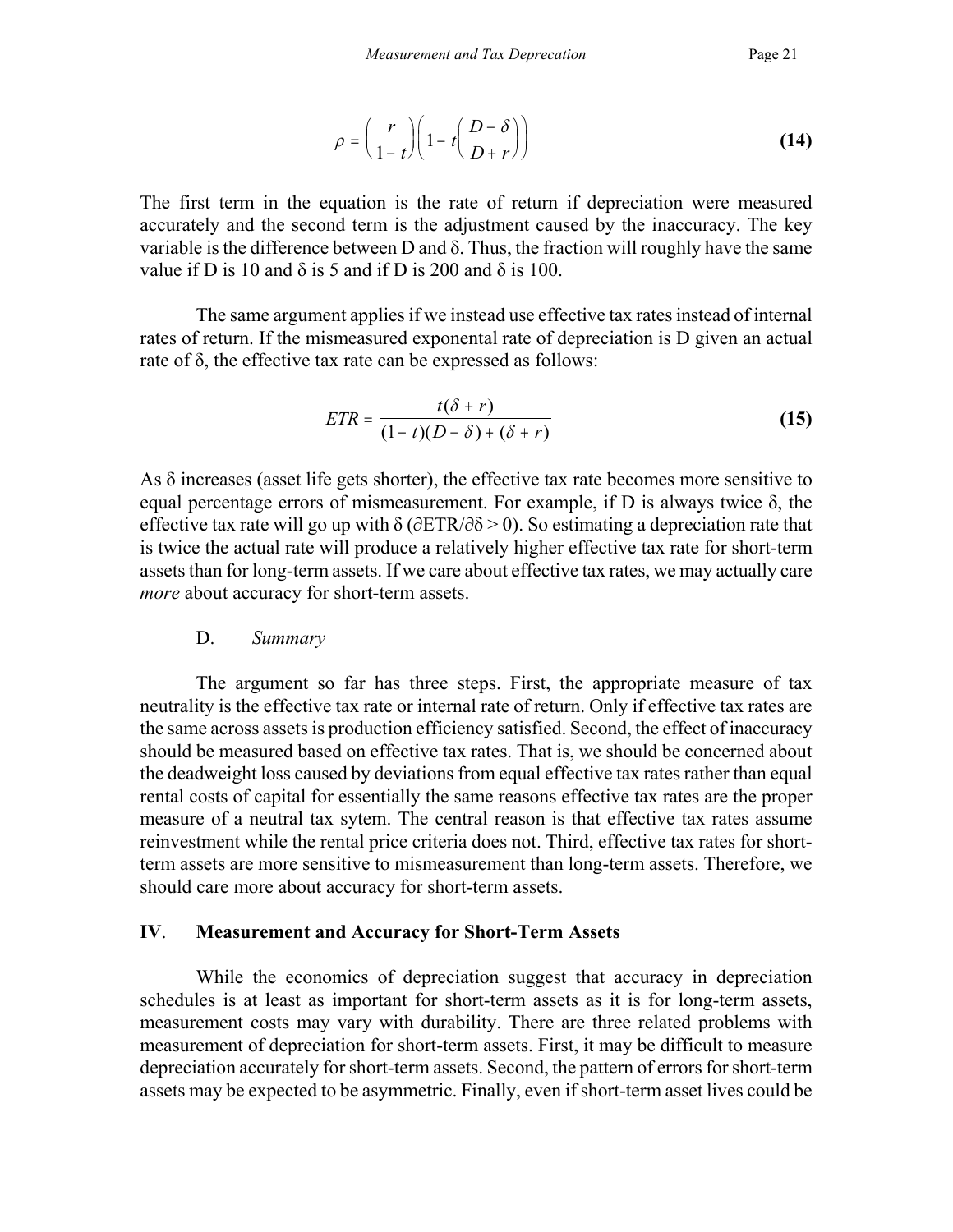estimated accurately and without bias, it would be difficult to coordinate depreciation of short-term assets with the one-year accounting period of current law. This section considers how these measurement costs of depreciation for short-term assets affect the desirable tax rules.

# A. *The Costs of Accuracy for Short-Term and Long-Term Assets*

Accuracy is likely to be more expensive for short-term than long-term assets for three related reasons.

## 1. Relative v. Absolute Mismeasurement

As argued above, we care about equal percentage errors in measurement, regardless of durability. The problem is that to maintain equal percentage deviations, measurements must become more precise in an absolute sense as lives become shorter. For example, compare a 20-year asset to a two-month asset. To maintain equal accuracy for each asset, the tax life must be within the same percentage range around each. Thus, to measure life within 50% of actual life, we need only know that the 20-year asset has a life between 10 and 30 years. For the two-month asset, we must know that the asset has a life between one and three months. The scope of allowable error in an absolute sense is much less.

Measurement costs, however, most likely relate more to the absolute difference in the actual and estimated depreciation than the relative difference. It is likely easier to be accurate within 10 years for the 20 year assets than to be accurate within one month for the two-month asset. It is likely to be even more expensive to be accurate within one day for a two-day asset. That is, as the life of an asset gets shorter, it will be more difficult to achieve the same relative accuracy because the requirement of absolute accuracy becomes more stringent. Flipping this around, we are likely to have large errors for shortterm assets because, as life gets shorter, to achieve the same percent accuracy, the measurement has to become increasingly precise on an absolute basis.

# 2. Secondary Markets

Accurately predicting depreciation depends on information about used good prices. It is, however, less likely that there will be secondary markets in short-term assets than in long-term assets, which means that there will be less information about used good prices. The reason is that the costs of trading will become relatively more significant as the remaining useful life of an asset gets shorter. Consider, for example, two assets, each worth \$100 and each producing a 10% return. One asset lasts for 10 years and the other for only one year. If the transactions costs of purchasing are similar in absolute amounts, we are much more likely to see secondary markets develop in the 10 year asset. It will not be worth incurring those costs for the one year asset because they must be incurred again to replace the asset next year.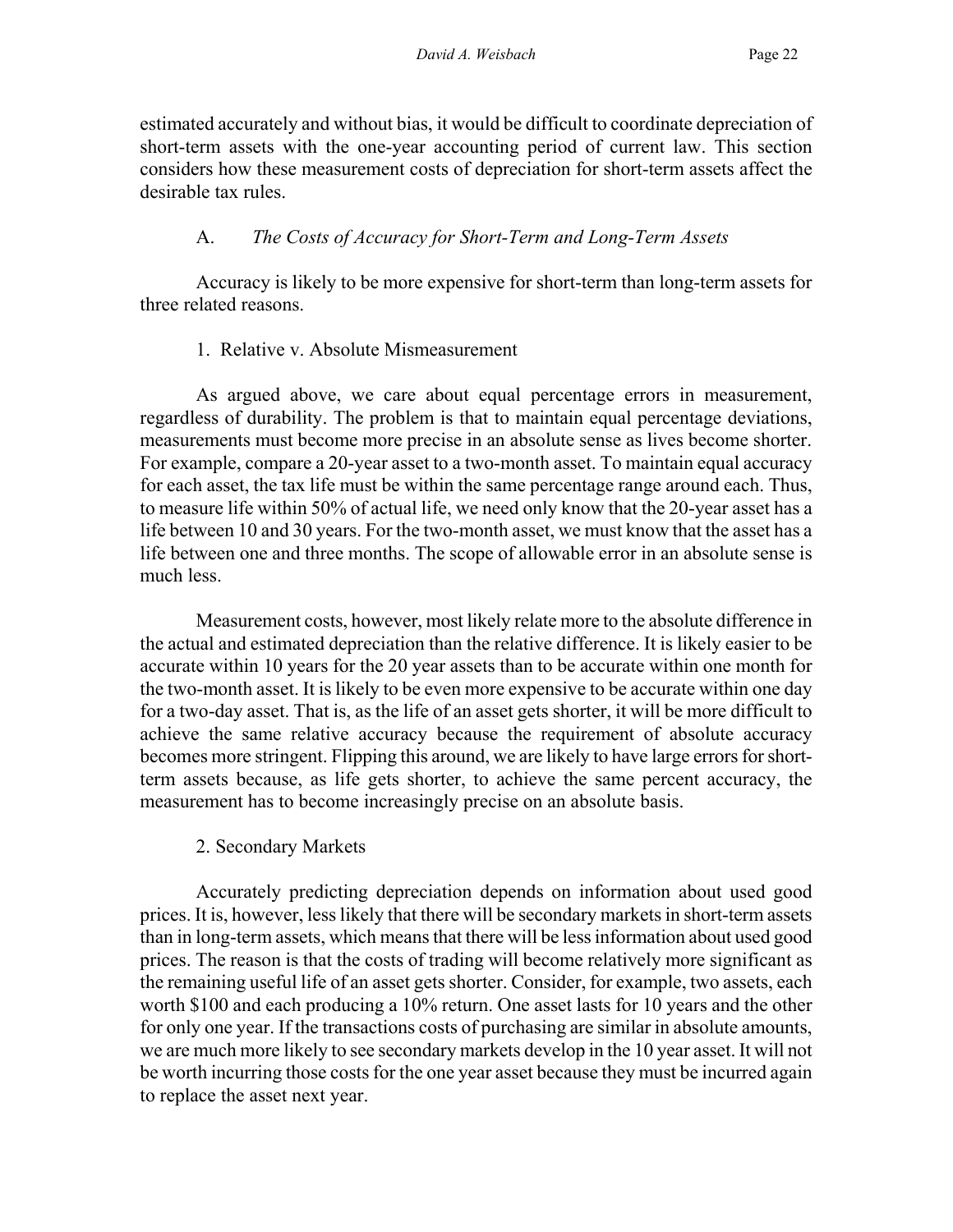The assumption of equal transactions costs is probably not correct. We might expect higher transactions costs for more durable assets as the purchase is more significant. Moreover, the likelihood of secondary markets will vary by the type of asset as well as the durability. Even so, many elements of purchasing costs cannot be avoided even for short-term assets and in general we should expect fewer secondary markets.

If there are fewer secondary markets for short-term assets, we have less information about their expected future price paths. This means that our estimates are likely to be worse for short-term assets than for long-term assets, or, said another way, it will be more expensive to get equally accurate estimates.

## 3. Short-Term Intangibles

Measuring the useful lives of intangible assets has been difficult for the tax system and this problem has been particularly acute for intangibles with mostly short-term benefits. There are generally no secondary markets in most short-term intangibles. Moreover, very similar expenditures on intangibles can produce assets with very different lives making measurement all but impossible. The tax system's response has often been to allow an immediate deduction for these types of costs rather than even attempting a measurement.

Consider, for example, customer service. Customer service provides an immediate benefit to the firm in terms of increased sales. It also creates longer-term benefits, such as customer goodwill and firm reputation. It is very difficult to sort out the useful life of any given expenditure for customer service. Moreover, it is difficult to even identify the costs of customer service. Employees engaged in customer service may also be involved in a variety of other activities, and indirect costs, such as the costs of heating the building may be difficult to allocate. Accounting methods designed to track these costs are complex and expensive and yet still rely on crude compromises.<sup>43</sup> Often the response is simply to allow an immediate deduction.

# B. *Asymmetry in Error*

Not only are we likely to see significant error in the measurement of depreciation for short-term assets, the error is likely to be asymmetric. The reason is that the shortest life we can estimate is zero (which means we allow an immediate deduction). But the longest reasonable estimate might be many times the actual life, creating an asymmetric pattern where error on the high side has a much greater possibility of being large than does error on the low side. While this problem exists for all assets, it is likely to be worse for short-term assets.

<span id="page-25-0"></span> $^{43}$ See, for example, I.R.C.  $\S$ 263A.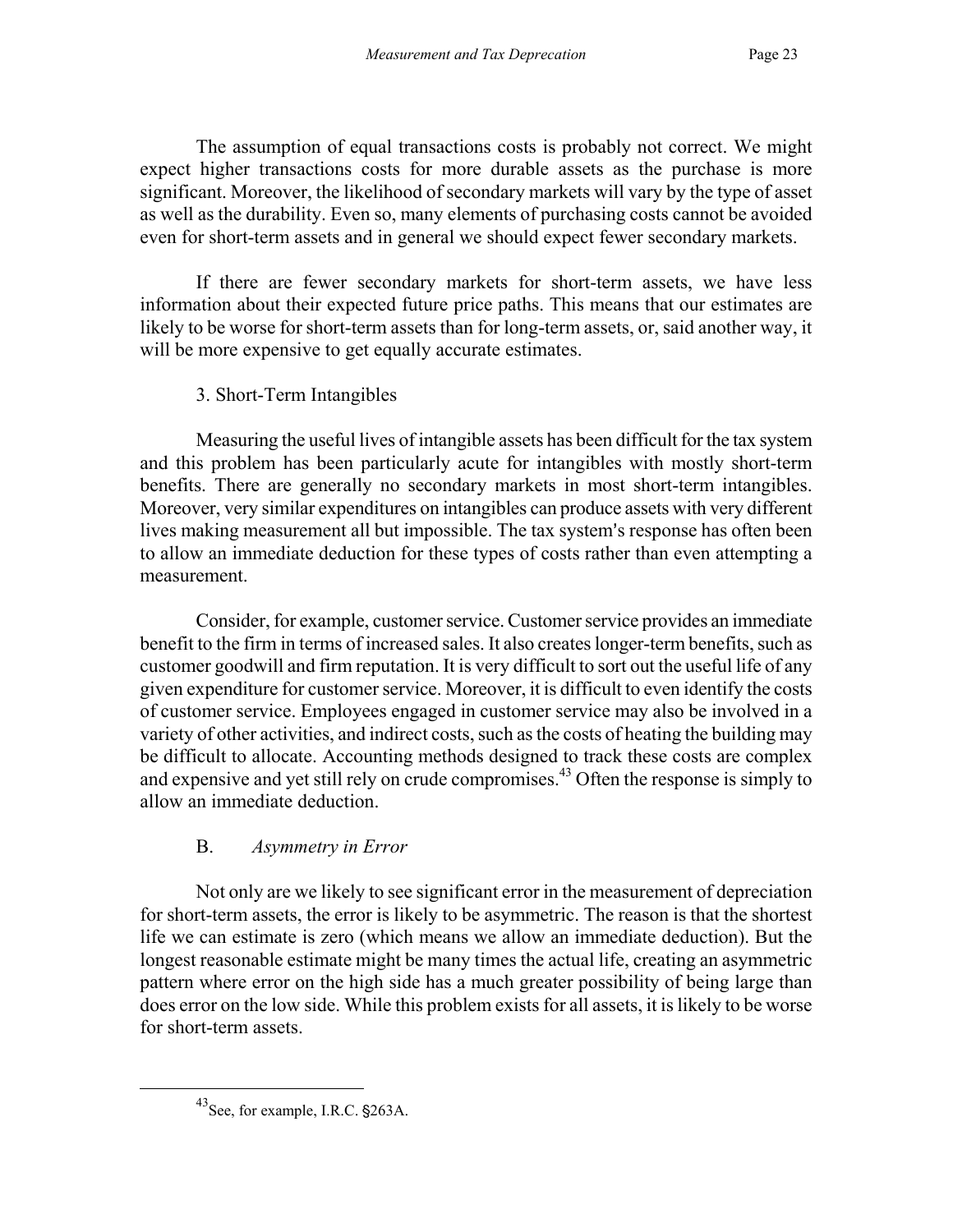One way to think of this is to think of inaccuracy as variance of the estimated life around the actual life. The variance gets cut off at zero because zero is the shortest possible estimate. To the extent the distribution would otherwise go below zero, the pattern of errors becomes asymmetric. This asymmetry is likely to be greater for shortterm assets. The reason is that measurement error will likely be greater for short-term assets. As variance in measurement goes up, the likelihood of the zero limit on estimates creating asymmetry goes up. Another way to see this is to hold absolute error constant. Then, as life gets shorter, the problem of asymmetry becomes greater. Therefore, if measurements costs relate to absolute rather than relative error, we should expect more asymmetry for short-term assets.

#### C. *The One year Accounting Period*

Even if we knew the depreciation schedules for short-term assets with perfect accuracy, we would still not be able to depreciate these assets on this schedule because of the one-year accounting period. The one year accounting period, as a general matter, aggregates all transactions within the tax year, often without regard to when the transaction occurs. Accurate depreciation for short-term assets, may involve tracking the decline in the value of the asset over periods much shorter than a year. Aggregation completely defeats this tracking.

For example, consider a six-month asset. Ideally, cost recovery for the asset would be spread out over six months. The present value of these deductions should be lower than if the taxpayer were given an immediate deduction. If, however, the asset is purchased during the first half of the year, the deductions will all show up on the same tax return and will have the same present value as an immediate deduction. Even if the asset is purchased in the second half of the year, there is no easy way to ensure that the deductions have the correct present value. Some portion of the cost recovery might be deferred until the second year, but it would only be happenstance that the numbers worked out to have the correct present value.

We can imagine schemes that fix this problem. For example, we could try to track payments during an accounting period more closely, say by month or week. This approach means, effectively, that the one year accounting period would be shortened. But shortening the accounting period has costs. The one year accounting period can be thought of as a compromise between the administrative costs of measurement and the deadweight loss costs of mismeasurement, but it is a compromise involving many aspects of the tax system, not just depreciation. Shortening the accounting period, therefore, may not be viable.

Another possibility is to allow taxpayers to immediately deduct the portion of the costs of an asset equal to the present value of the costs were they spread accurately over the recovery period. This approach has promise, but it too would cause complications. For example, there are a wide variety of rules in the tax system that depend on the basis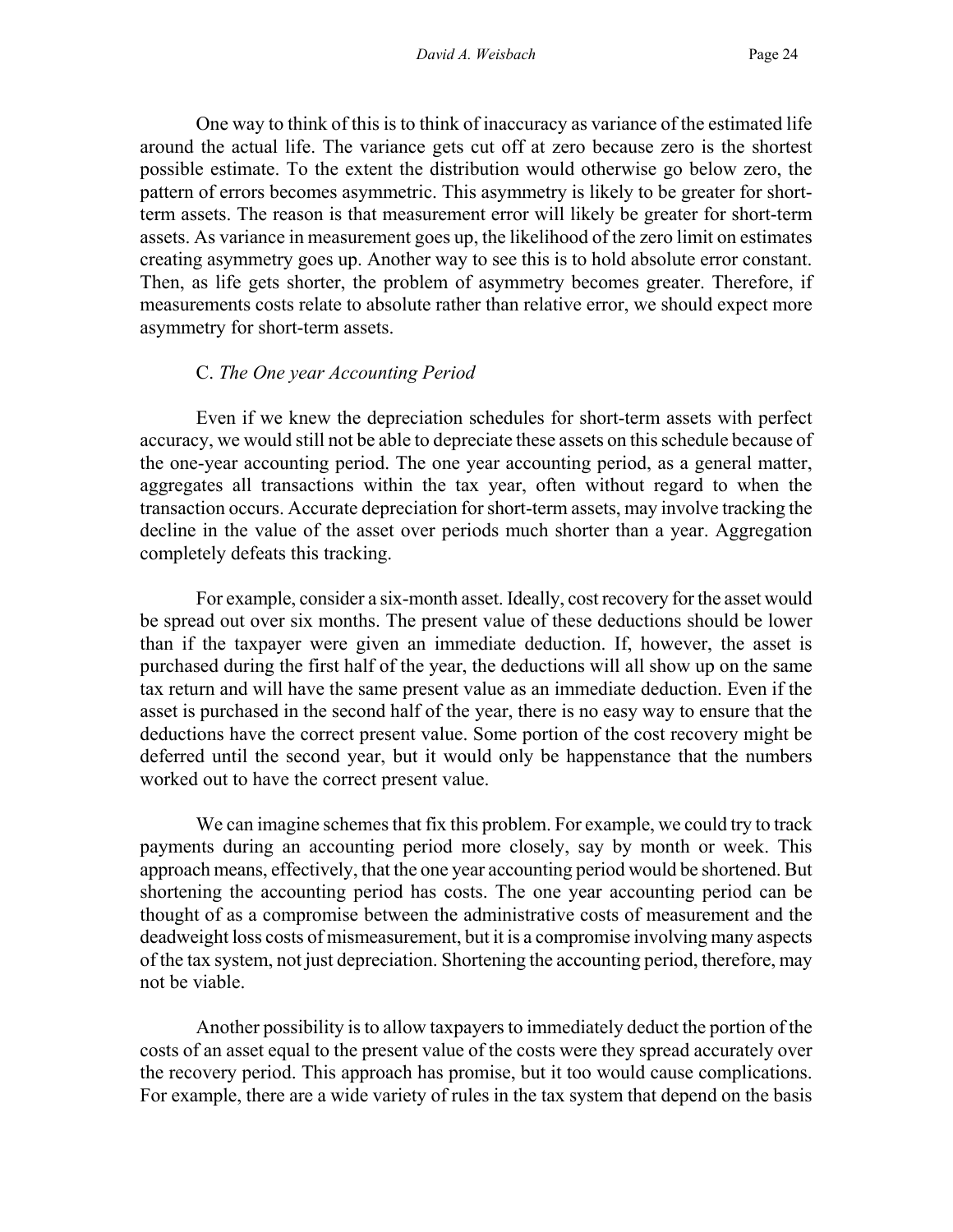system – a system in which cost recovery approximately matches declines in value. The capital gains provisions are an example. They offer a preferential tax rate for appreciation in an investment. If costs were immediately deductible on a percentage basis, the capital gains rules as well as a variety of other rules would have to be revised. Once again, the question is whether this is worth the trouble.

#### D. *Implications*

Current law often allows the costs of short-term assets, particularly intangibles, to be deducted immediately rather than attempting to estimate the useful life. The most commonly cited examples are the cost of advertising and research and development, but there are a wide variety of similar expenses, such as the everyday costs of customer service, business planning, and management, that are also commonly deducted. Case law allows these sorts of expenses to be immediately deducted unless they have a significant future benefit, and most of the time, the future benefit is treated as too contingent to be significant.<sup>44</sup> The proposed regulations will have the general effect of allowing more expenditures that have only short-term intangible benefits to be deducted.<sup>[45](#page-27-1)</sup>

The first part of this paper suggests that we cannot readily allow deductions for these types of expenditures. The losses from inaccuracy are likely to be of similar or greater magnitude to the losses from inaccuracy for long-term assets. This section of the paper has suggested, however, that the costs of accuracy may be greater for short-term assets and the likelihood of asymmetry may be greater.

The question is how we balance these effects. While any such decision would depend on estimates of the magnitude of measurement costs and deadweight losses, it is conceivable that allowing immediate deductions for many short-term assets is an appropriate balance. It saves the administrative costs of measurement and coordinating depreciation of short-term assets with the one-year accounting system. Moreover, given the problem of asymmetry, estimates should be biased toward zero. On balance, a zero life (immediate deduction) may not be that much worse in relative terms than the life we would get after attempts to measure.

#### **IV. Conclusion**

This paper makes two points. First, accuracy matters roughly equally regardless of durability. The costs of inaccuracy are equal or greater for short-term assets as for longterm assets. Second, the costs of measuring depreciation for short-term assets are likely to be greater for short-term assets and the measurement for short-term assets may face a serious asymmetry where error is more likely to be on the high side than on the low side.

 <sup>44</sup>See INDOPCO v. Commissioner, 503 U.S. 79 (1992); Thomas Evans and Gregory Gallagher, INDOPCO-The Treasury Final Acts, 80 Taxes 47 (2002).

<span id="page-27-1"></span><span id="page-27-0"></span> $^{45}$ See Prop. Reg.  $\S$ 1.263(a)-4.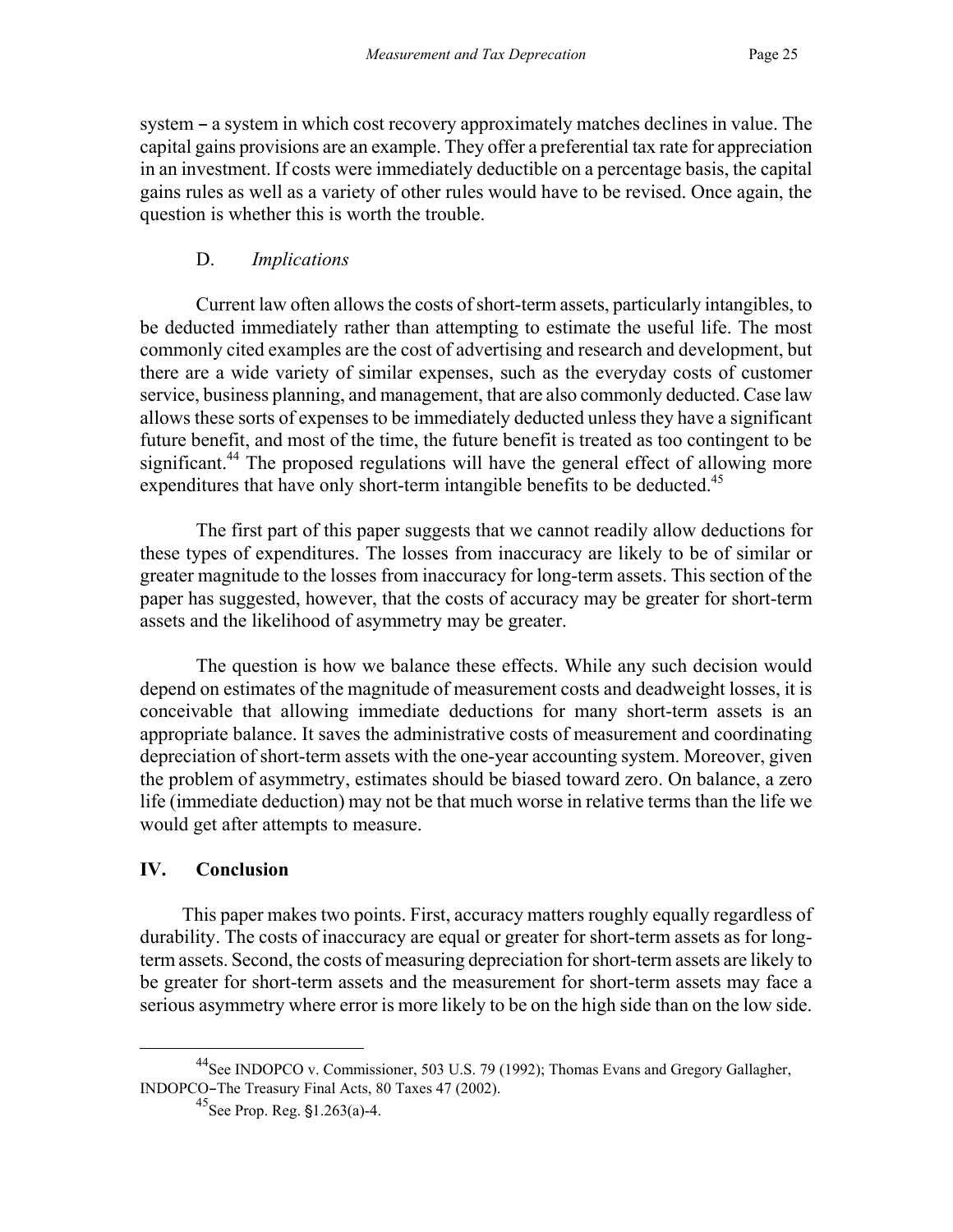The greater additional measurement costs and the potential for asymmetry may justify the approach taken under current law of allowing an immediate deduction for many shortterm assets.

There are many avenues for further exploration of the issues discussed here. The analysis here of how to balance the costs of accuracy for short-term assets with the deadweight loss from mismeasurement was quite perfunctory. There are any number of potential proposals to resolve this dilemma that might be worth exploring. One approach might be to attempt to harness information held by taxpayers about likely depreciation schedules. For example, default lives should be set to be longer than actual lives but taxpayers could be able to "prove out" of the default life by presenting information about actual lives. This information could eventually be used to construct more accurate schedules.

Another set of issues worth further exploration is the interaction of the analysis here with risk. If future lives are stochastic and taxpayers have the option of selling assets, they can choose to sell assets when the default life is too long and hold assets when the life is too short. Jeff Strnad has published an extensive study of this issue, although he does not discuss durability.<sup>46</sup> Jane Gravelle has suggested that over-estimates of useful lives is relatively unimportant for short-lived assets because when their life is over they can be abandoned and the remaining tax basis recovered.<sup>47</sup> Gravelle was discussing computer equipment and this may be true for these assets. But it is not obviously true in general. Many expenditures with short lives do not create an asset than can be abandoned. For example, one cannot readily abandon the goodwill created by advertising (it can be squandered, but it would be hard to abandon it for tax purposes). There is also a long line of literature arguing that income taxes do not tax returns to risk, instead taxing only the return to waiting.<sup>48</sup> If this risk-free return is relatively low, the costs of accuracy may substantially exceed the benefits.

<span id="page-28-0"></span> $46$ Strnad, note \_\_\_.

<span id="page-28-2"></span><span id="page-28-1"></span> $^{47}$ Gravelle, Whither Depreciation, note.

<sup>48</sup>See, e.g., Louis Kaplow, Taxation and Risk-Taking: A General Equilibrium Perspective, 47 National Tax Journal 789 (1994).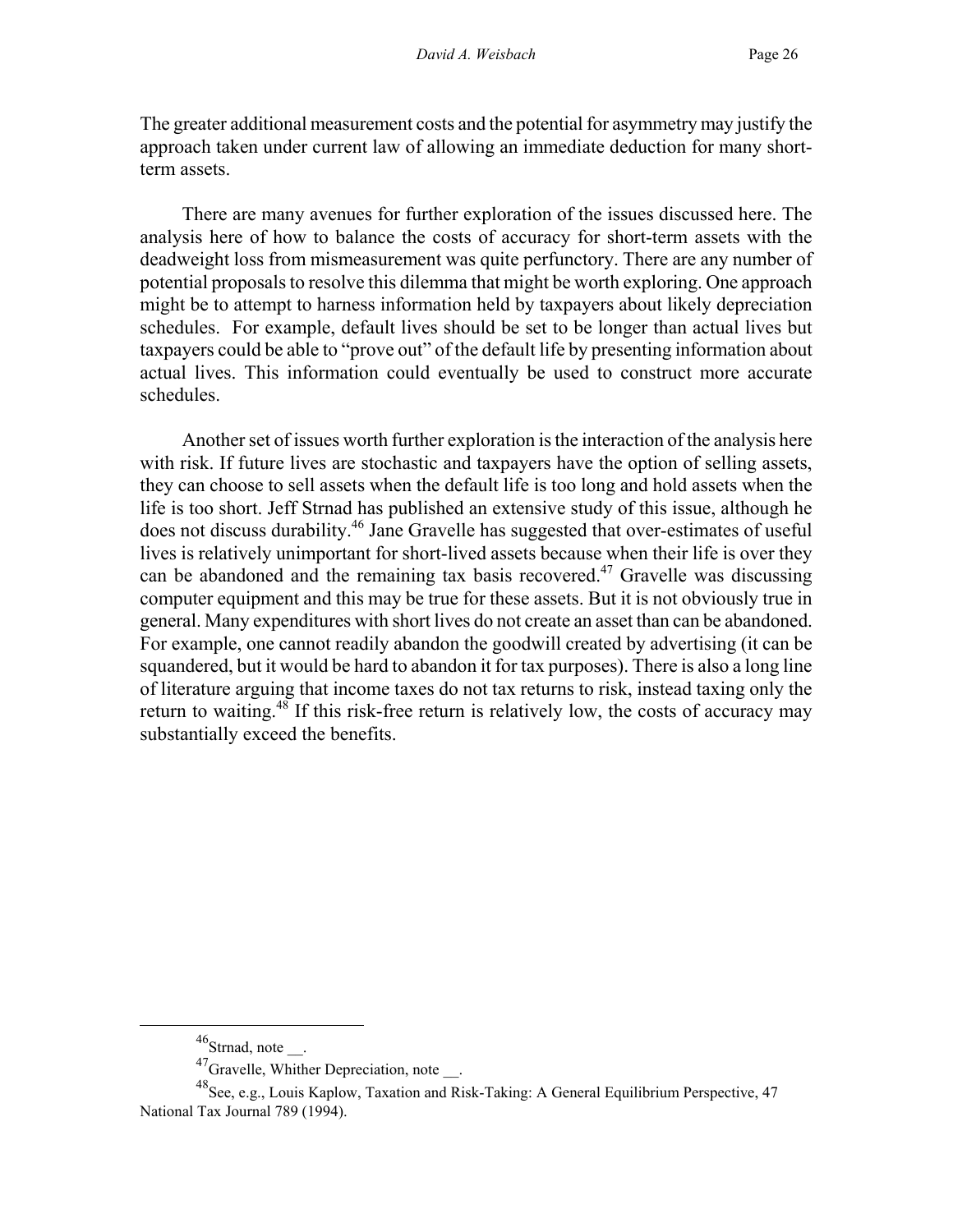Readers with comments should address them to:

David A. Weisbach University of Chicago Law School 1111 East 60th Street Chicago, IL 60637 d-weisbach@uchicago.edu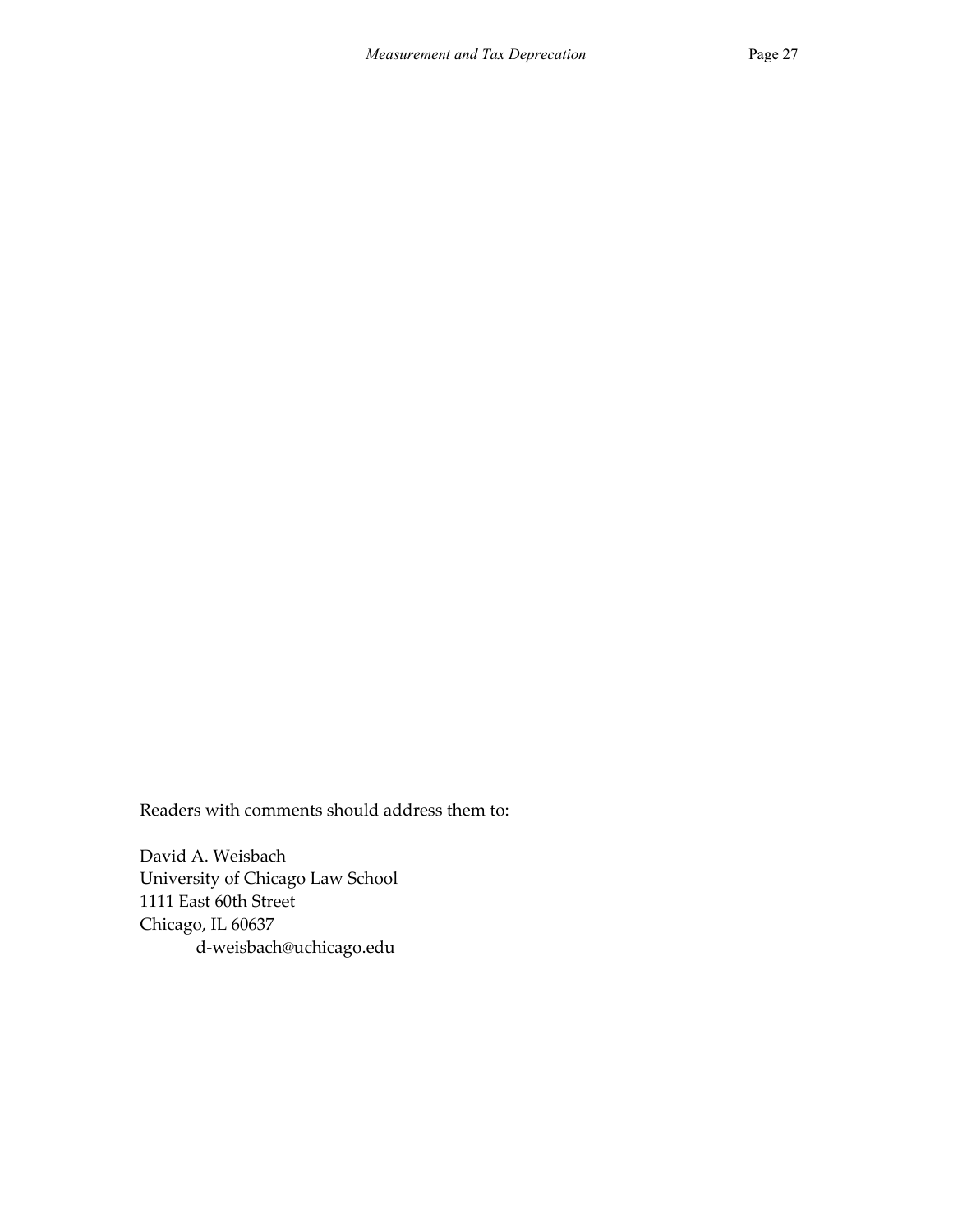# Chicago Working Papers in Law and Economics (Second Series)

- 1. William M. Landes, Copyright Protection of Letters, Diaries and Other Unpublished Works: An Economic Approach (July 1991)
- 2. Richard A. Epstein, The Path to *The T. J. Hooper*: The Theory and History of Custom in the Law of Tort (August 1991)
- 3. Cass R. Sunstein, On Property and Constitutionalism (September 1991)
- 4. Richard A. Posner, Blackmail, Privacy, and Freedom of Contract (February 1992)
- 5. Randal C. Picker, Security Interests, Misbehavior, and Common Pools (February 1992)
- 6. Tomas J. Philipson & Richard A. Posner, Optimal Regulation of AIDS (April 1992)
- 7. Douglas G. Baird, Revisiting Auctions in Chapter 11 (April 1992)
- 8. William M. Landes, Sequential versus Unitary Trials: An Economic Analysis (July 1992)
- 9. William M. Landes & Richard A. Posner, The Influence of Economics on Law: A Quantitative Study (August 1992)
- 10. Alan O. Sykes, The Welfare Economics of Immigration Law: A Theoretical Survey With An Analysis of U.S. Policy (September 1992)
- 11. Douglas G. Baird, 1992 Katz Lecture: Reconstructing Contracts (November 1992)
- 12. Gary S. Becker, The Economic Way of Looking at Life (January 1993)
- 13. J. Mark Ramseyer, Credibly Committing to Efficiency Wages: Cotton Spinning Cartels in Imperial Japan (March 1993)
- 14. Cass R. Sunstein, Endogenous Preferences, Environmental Law (April 1993)
- 15. Richard A. Posner, What Do Judges and Justices Maximize? (The Same Thing Everyone Else Does) (April 1993)
- 16. Lucian Arye Bebchuk and Randal C. Picker, Bankruptcy Rules, Managerial Entrenchment, and Firm-Specific Human Capital (August 1993)
- 17. J. Mark Ramseyer, Explicit Reasons for Implicit Contracts: The Legal Logic to the Japanese Main Bank System (August 1993)
- 18. William M. Landes and Richard A. Posner, The Economics of Anticipatory Adjudication (September 1993)
- 19. Kenneth W. Dam, The Economic Underpinnings of Patent Law (September 1993)
- 20. Alan O. Sykes, An Introduction to Regression Analysis (October 1993)
- 21. Richard A. Epstein, The Ubiquity of the Benefit Principle (March 1994)
- 22. Randal C. Picker, An Introduction to Game Theory and the Law (June 1994)
- 23. William M. Landes, Counterclaims: An Economic Analysis (June 1994)
- 24. J. Mark Ramseyer, The Market for Children: Evidence from Early Modern Japan (August 1994)
- 25. Robert H. Gertner and Geoffrey P. Miller, Settlement Escrows (August 1994)
- 26. Kenneth W. Dam, Some Economic Considerations in the Intellectual Property Protection of Software (August 1994)
- 27. Cass R. Sunstein, Rules and Rulelessness, (October 1994)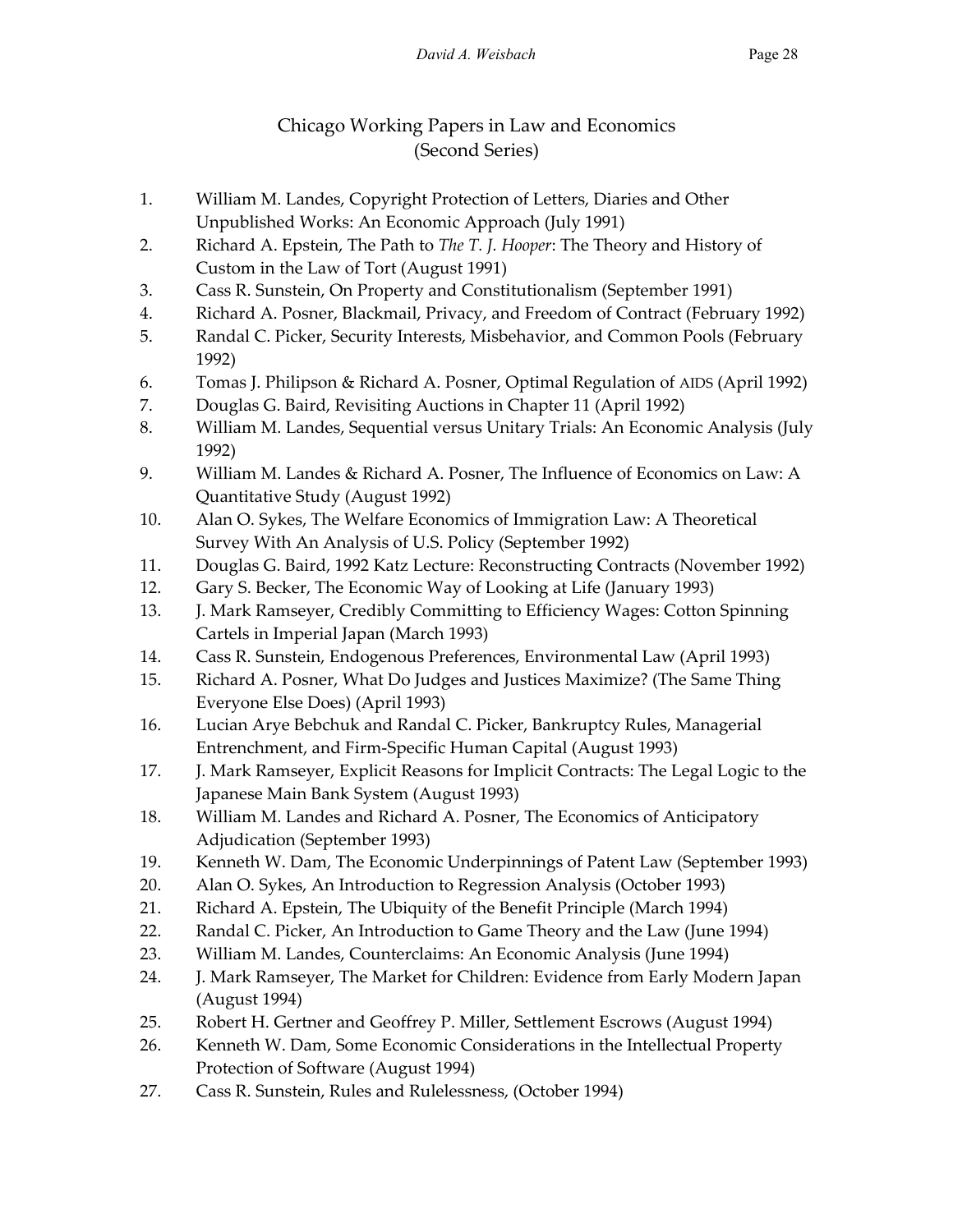- 28. David Friedman, More Justice for Less Money: A Step Beyond *Cimino* (December 1994)
- 29. Daniel Shaviro, Budget Deficits and the Intergenerational Distribution of Lifetime Consumption (January 1995)
- 30. Douglas G. Baird, The Law and Economics of Contract Damages (February 1995)
- 31. Daniel Kessler, Thomas Meites, and Geoffrey P. Miller, Explaining Deviations from the Fifty Percent Rule: A Multimodal Approach to the Selection of Cases for Litigation (March 1995)
- 32. Geoffrey P. Miller, Das Kapital: Solvency Regulation of the American Business Enterprise (April 1995)
- 33. Richard Craswell, Freedom of Contract (August 1995)
- 34. J. Mark Ramseyer, Public Choice (November 1995)
- 35. Kenneth W. Dam, Intellectual Property in an Age of Software and Biotechnology (November 1995)
- 36. Cass R. Sunstein, Social Norms and Social Roles (January 1996)
- 37. J. Mark Ramseyer and Eric B. Rasmusen, Judicial Independence in Civil Law Regimes: Econometrics from Japan (January 1996)
- 38. Richard A. Epstein, Transaction Costs and Property Rights: Or Do Good Fences Make Good Neighbors? (March 1996)
- 39. Cass R. Sunstein, The Cost-Benefit State (May 1996)
- 40. William M. Landes and Richard A. Posner, The Economics of Legal Disputes Over the Ownership of Works of Art and Other Collectibles (July 1996)
- 41. John R. Lott, Jr. and David B. Mustard, Crime, Deterrence, and Right-to-Carry Concealed Handguns (August 1996)
- 42. Cass R. Sunstein, Health-Health Tradeoffs (September 1996)
- 43. G. Baird, The Hidden Virtues of Chapter 11: An Overview of the Law and Economics of Financially Distressed Firms (March 1997)
- 44. Richard A. Posner, Community, Wealth, and Equality (March 1997)
- 45. William M. Landes, The Art of Law and Economics: An Autobiographical Essay (March 1997)
- 46. Cass R. Sunstein, Behavioral Analysis of Law (April 1997)
- 47. John R. Lott, Jr. and Kermit Daniel, Term Limits and Electoral Competitiveness: Evidence from California's State Legislative Races (May 1997)
- 48. Randal C. Picker, Simple Games in a Complex World: A Generative Approach to the Adoption of Norms (June 1997)
- 49. Richard A. Epstein, Contracts Small and Contracts Large: Contract Law through the Lens of Laissez-Faire (August 1997)
- 50. Cass R. Sunstein, Daniel Kahneman, and David Schkade, Assessing Punitive Damages (with Notes on Cognition and Valuation in Law) (December 1997)
- 51. William M. Landes, Lawrence Lessig, and Michael E. Solimine, Judicial Influence: A Citation Analysis of Federal Courts of Appeals Judges (January 1998)
- 52. John R. Lott, Jr., A Simple Explanation for Why Campaign Expenditures are Increasing: The Government is Getting Bigger (February 1998)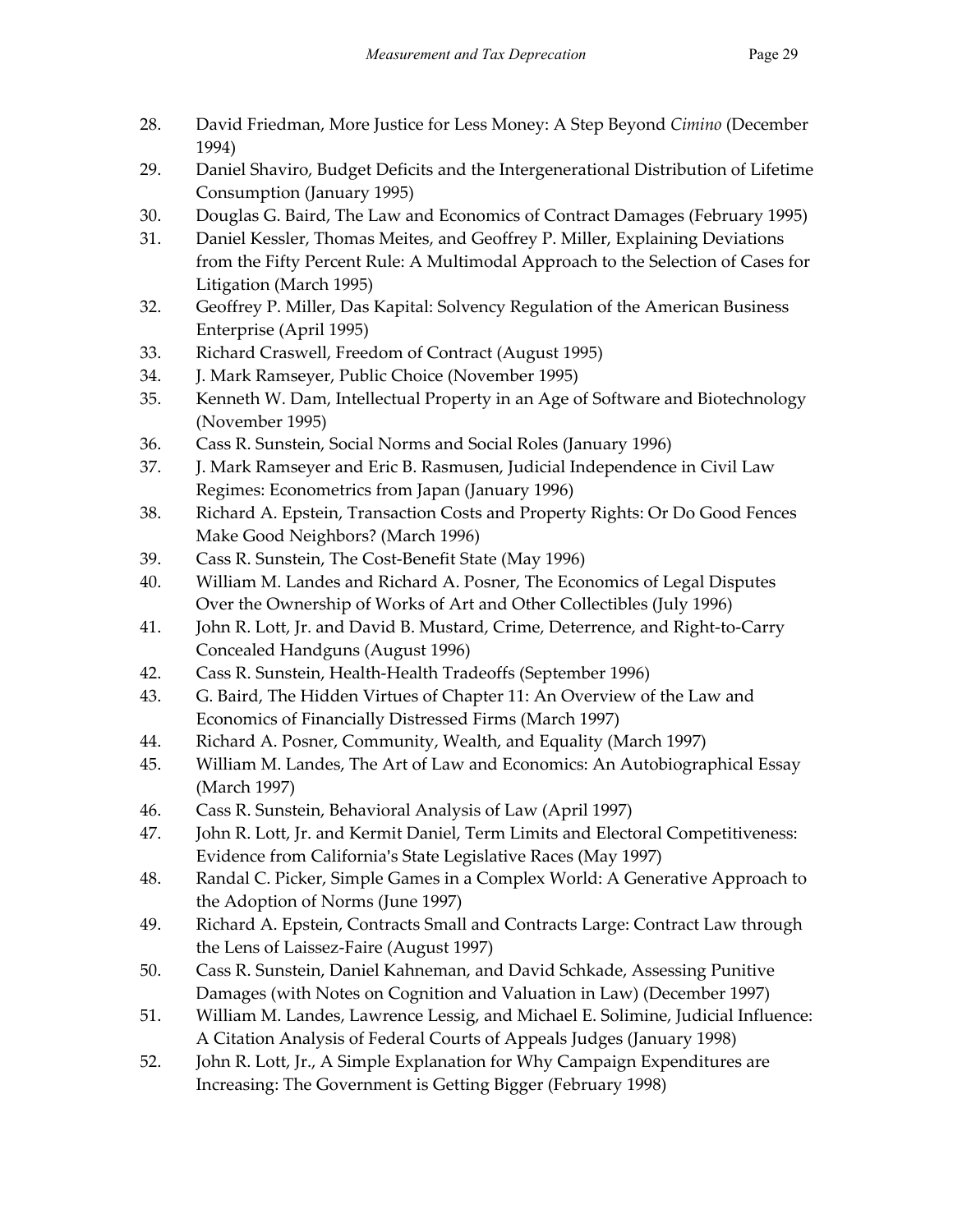- 53. Richard A. Posner, Values and Consequences: An Introduction to Economic Analysis of Law (March 1998)
- 54. Denise DiPasquale and Edward L. Glaeser, Incentives and Social Capital: Are Homeowners Better Citizens? (April 1998)
- 55. Christine Jolls, Cass R. Sunstein, and Richard Thaler, A Behavioral Approach to Law and Economics (May 1998)
- 56. John R. Lott, Jr., Does a Helping Hand Put Others At Risk?: Affirmative Action, Police Departments, and Crime (May 1998)
- 57. Cass R. Sunstein and Edna Ullmann-Margalit, Second-Order Decisions (June 1998)
- 58. Jonathan M. Karpoff and John R. Lott, Jr., Punitive Damages: Their Determinants, Effects on Firm Value, and the Impact of Supreme Court and Congressional Attempts to Limit Awards (July 1998)
- 59. Kenneth W. Dam, Self-Help in the Digital Jungle (August 1998)
- 60. John R. Lott, Jr., How Dramatically Did Women's Suffrage Change the Size and Scope of Government? (September 1998)
- 61. Kevin A. Kordana and Eric A. Posner, A Positive Theory of Chapter 11 (October 1998)
- 62. David A. Weisbach, Line Drawing, Doctrine, and Efficiency in the Tax Law (November 1998)
- 63. Jack L. Goldsmith and Eric A. Posner, A Theory of Customary International Law (November 1998)
- 64. John R. Lott, Jr., Public Schooling, Indoctrination, and Totalitarianism (December 1998)
- 65. Cass R. Sunstein, Private Broadcasters and the Public Interest: Notes Toward A "Third Way" (January 1999)
- 66. Richard A. Posner, An Economic Approach to the Law of Evidence (February 1999)
- 67. Yannis Bakos, Erik Brynjolfsson, Douglas Lichtman, Shared Information Goods (February 1999)
- 68. Kenneth W. Dam, Intellectual Property and the Academic Enterprise (February 1999)
- 69. Gertrud M. Fremling and Richard A. Posner, Status Signaling and the Law, with Particular Application to Sexual Harassment (March 1999)
- 70. Cass R. Sunstein, Must Formalism Be Defended Empirically? (March 1999)
- 71. Jonathan M. Karpoff, John R. Lott, Jr., and Graeme Rankine, Environmental Violations, Legal Penalties, and Reputation Costs (March 1999)
- 72. Matthew D. Adler and Eric A. Posner, Rethinking Cost-Benefit Analysis (April 1999)
- 73. John R. Lott, Jr. and William M. Landes, Multiple Victim Public Shooting, Bombings, and Right-to-Carry Concealed Handgun Laws: Contrasting Private and Public Law Enforcement (April 1999)
- 74. Lisa Bernstein, The Questionable Empirical Basis of Article 2's Incorporation Strategy: A Preliminary Study (May 1999)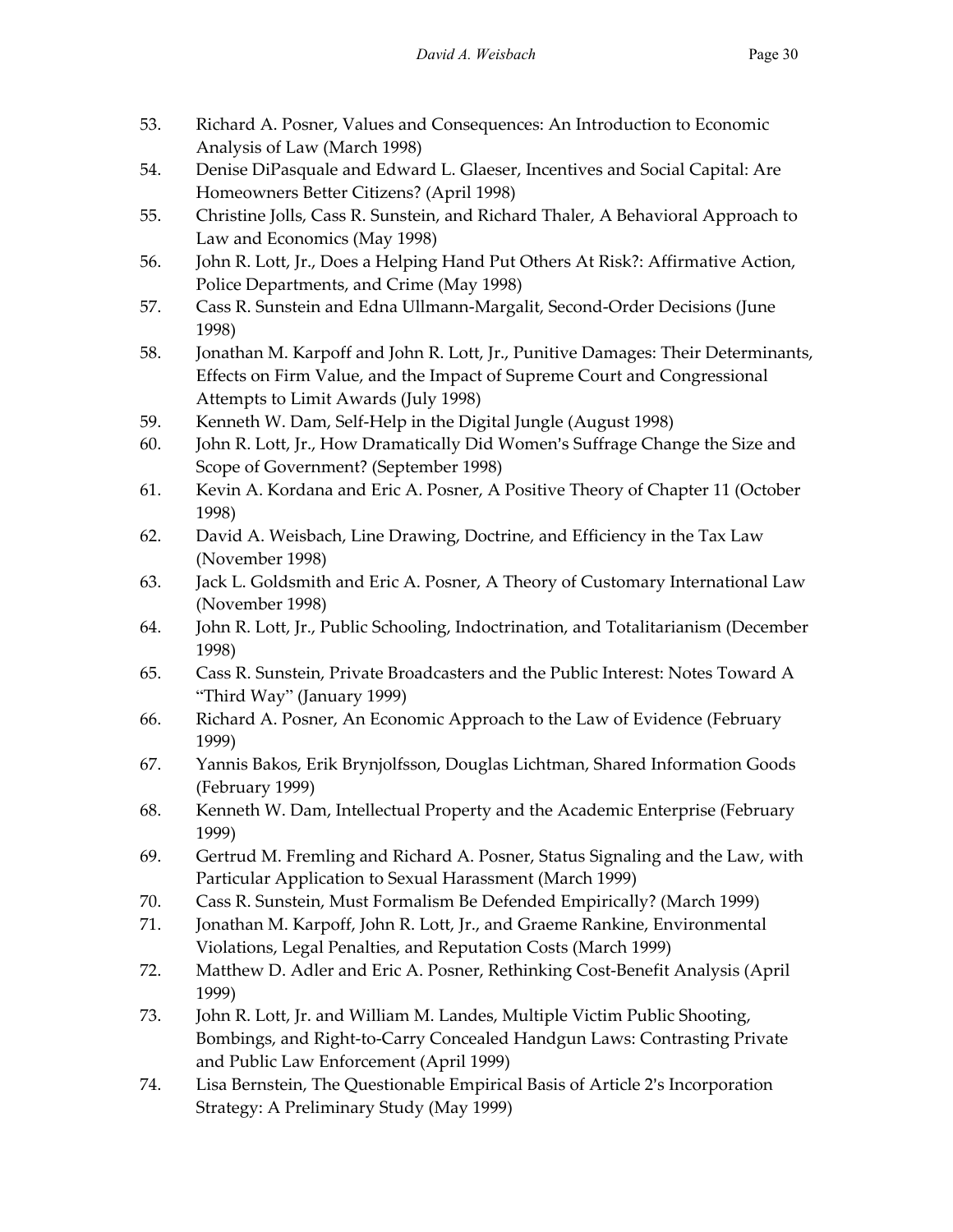- 75. Richard A. Epstein, Deconstructing Privacy: and Putting It Back Together Again (May 1999)
- 76. William M. Landes, Winning the Art Lottery: The Economic Returns to the Ganz Collection (May 1999)
- 77. Cass R. Sunstein, David Schkade, and Daniel Kahneman, Do People Want Optimal Deterrence? (June 1999)
- 78. Tomas J. Philipson and Richard A. Posner, The Long-Run Growth in Obesity as a Function of Technological Change (June 1999)
- 79. David A. Weisbach, Ironing Out the Flat Tax (August 1999)
- 80. Eric A. Posner, A Theory of Contract Law under Conditions of Radical Judicial Error (August 1999)
- 81. David Schkade, Cass R. Sunstein, and Daniel Kahneman, Are Juries Less Erratic than Individuals? Deliberation, Polarization, and Punitive Damages (September 1999)
- 82. Cass R. Sunstein, Nondelegation Canons (September 1999)
- 83. Richard A. Posner, The Theory and Practice of Citations Analysis, with Special Reference to Law and Economics (September 1999)
- 84. Randal C. Picker, Regulating Network Industries: A Look at *Intel* (October 1999)
- 85. Cass R. Sunstein, Cognition and Cost-Benefit Analysis (October 1999)
- 86. Douglas G. Baird and Edward R. Morrison, Optimal Timing and Legal Decisionmaking: The Case of the Liquidation Decision in Bankruptcy (October 1999)
- 87. Gertrud M. Fremling and Richard A. Posner, Market Signaling of Personal Characteristics (November 1999)
- 88. Matthew D. Adler and Eric A. Posner, Implementing Cost-Benefit Analysis When Preferences Are Distorted (November 1999)
- 89. Richard A. Posner, Orwell versus Huxley: Economics, Technology, Privacy, and Satire (November 1999)
- 90. David A. Weisbach, Should the Tax Law Require Current Accrual of Interest on Derivative Financial Instruments? (December 1999)
- 91. Cass R. Sunstein, The Law of Group Polarization (December 1999)
- 92. Eric A. Posner, Agency Models in Law and Economics (January 2000)
- 93. Karen Eggleston, Eric A. Posner, and Richard Zeckhauser, Simplicity and Complexity in Contracts (January 2000)
- 94. Douglas G. Baird and Robert K. Rasmussen, Boyd's Legacy and Blackstone's Ghost (February 2000)
- 95. David Schkade, Cass R. Sunstein, Daniel Kahneman, Deliberating about Dollars: The Severity Shift (February 2000)
- 96. Richard A. Posner and Eric B. Rasmusen, Creating and Enforcing Norms, with Special Reference to Sanctions (March 2000)
- 97. Douglas Lichtman, Property Rights in Emerging Platform Technologies (April 2000)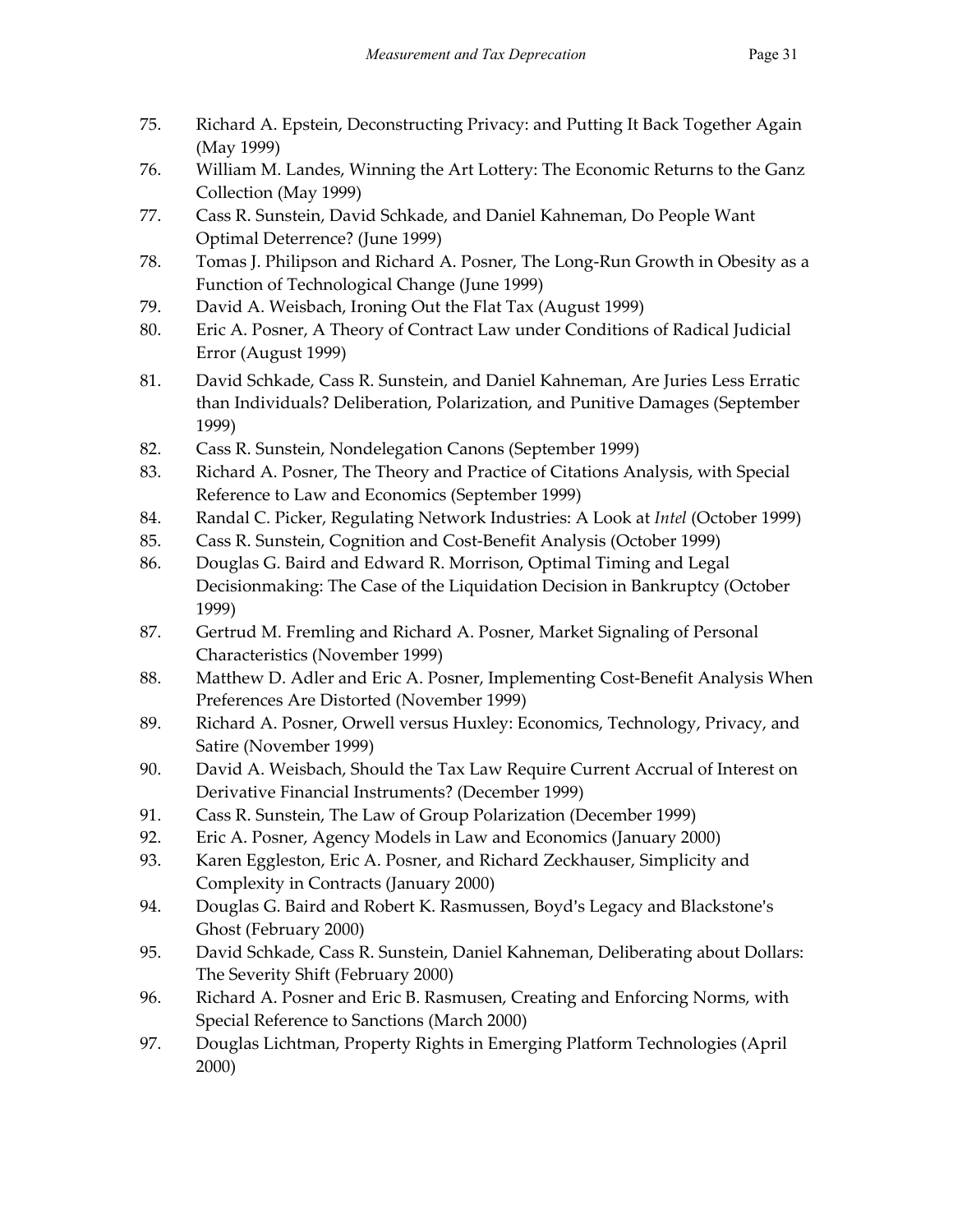- 98. Cass R. Sunstein and Edna Ullmann-Margalit, Solidarity in Consumption (May 2000)
- 99. David A. Weisbach, An Economic Analysis of Anti-Tax Avoidance Laws (May 2000, revised May 2002)
- 100. Cass R. Sunstein, Human Behavior and the Law of Work (June 2000)
- 101. William M. Landes and Richard A. Posner, Harmless Error (June 2000)
- 102. Robert H. Frank and Cass R. Sunstein, Cost-Benefit Analysis and Relative Position (August 2000)
- 103. Eric A. Posner, Law and the Emotions (September 2000)
- 104. Cass R. Sunstein, Cost-Benefit Default Principles (October 2000)
- 105. Jack Goldsmith and Alan Sykes, The Dormant Commerce Clause and the Internet (November 2000)
- 106. Richard A. Posner, Antitrust in the New Economy (November 2000)
- 107. Douglas Lichtman, Scott Baker, and Kate Kraus, Strategic Disclosure in the Patent System (November 2000)
- 108. Jack L. Goldsmith and Eric A. Posner, Moral and Legal Rhetoric in International Relations: A Rational Choice Perspective (November 2000)
- 109. William Meadow and Cass R. Sunstein, Statistics, Not Experts (December 2000)
- 110. Saul Levmore, Conjunction and Aggregation (December 2000)
- 111. Saul Levmore, Puzzling Stock Options and Compensation Norms (December 2000)
- 112. Richard A. Epstein and Alan O. Sykes, The Assault on Managed Care: Vicarious Liability, Class Actions and the Patient's Bill of Rights (December 2000)
- 113. William M. Landes, Copyright, Borrowed Images and Appropriation Art: An Economic Approach (December 2000)
- 114. Cass R. Sunstein, Switching the Default Rule (January 2001)
- 115. George G. Triantis, Financial Contract Design in the World of Venture Capital (January 2001)
- 116. Jack Goldsmith, Statutory Foreign Affairs Preemption (February 2001)
- 117. Richard Hynes and Eric A. Posner, The Law and Economics of Consumer Finance (February 2001)
- 118. Cass R. Sunstein, Academic Fads and Fashions (with Special Reference to Law) (March 2001)
- 119. Eric A. Posner, Controlling Agencies with Cost-Benefit Analysis: A Positive Political Theory Perspective (April 2001)
- 120. Douglas G. Baird, Does Bogart Still Get Scale? Rights of Publicity in the Digital Age (April 2001)
- 121. Douglas G. Baird and Robert K. Rasmussen, Control Rights, Priority Rights and the Conceptual Foundations of Corporate Reorganization (April 2001)
- 122. David A. Weisbach, Ten Truths about Tax Shelters (May 2001)
- 123. William M. Landes, What Has the Visual Arts Rights Act of 1990 Accomplished? (May 2001)
- 124. Cass R. Sunstein, Social and Economic Rights? Lessons from South Africa (May 2001)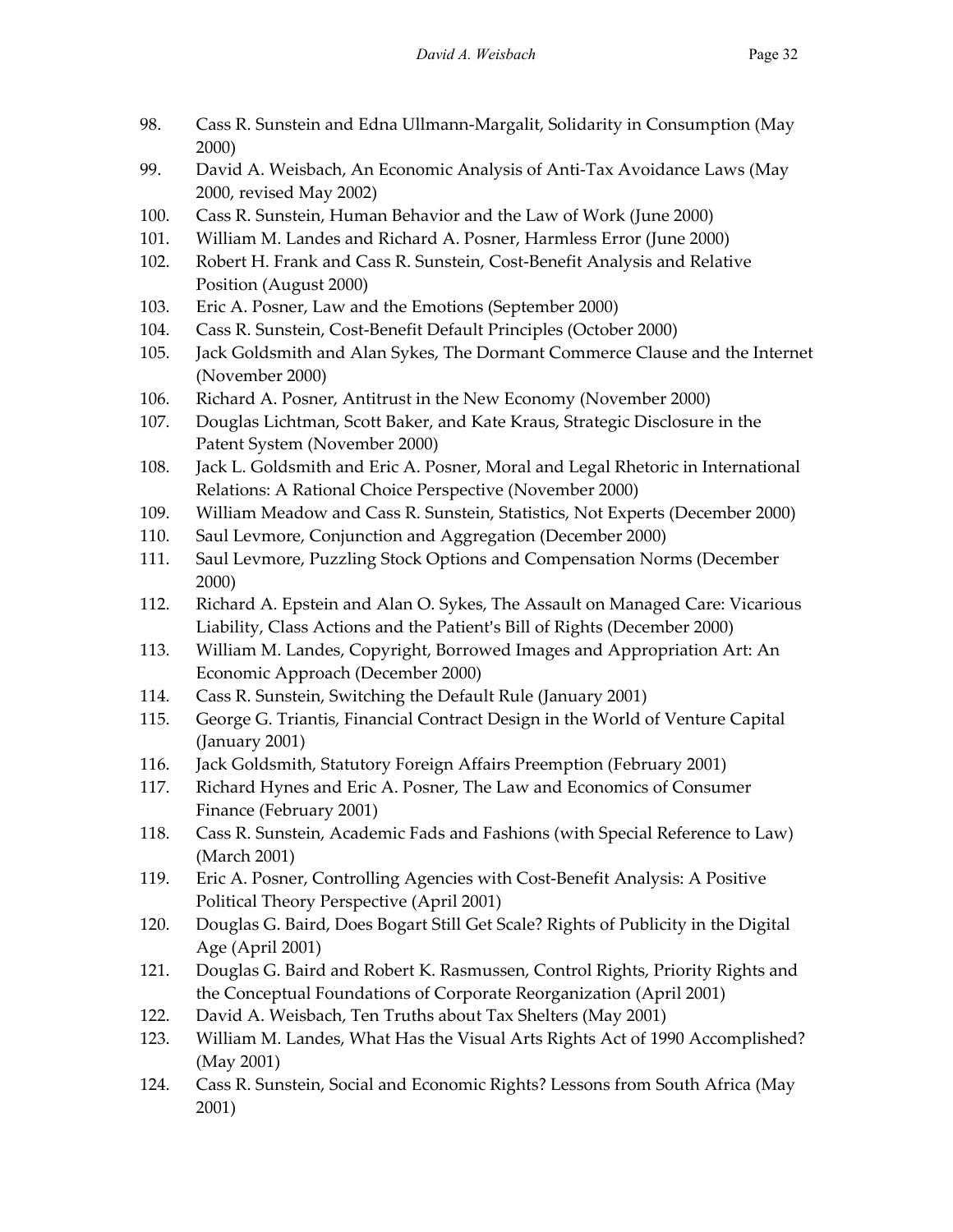- 125. Christopher Avery, Christine Jolls, Richard A. Posner, and Alvin E. Roth, The Market for Federal Judicial Law Clerks (June 2001)
- 126. Douglas G. Baird and Edward R. Morrison, Bankruptcy Decision Making (June 2001)
- 127. Cass R. Sunstein, Regulating Risks after ATA (June 2001)
- 128. Cass R. Sunstein, The Laws of Fear (June 2001)
- 129. Richard A. Epstein, In and Out of Public Solution: The Hidden Perils of Property Transfer (July 2001)
- 130. Randal C. Picker, Pursuing a Remedy in *Microsoft*: The Declining Need for Centralized Coordination in a Networked World (July 2001)
- 131. Cass R. Sunstein, Daniel Kahneman, David Schkade, and Ilana Ritov, Predictably Incoherent Judgments (July 2001)
- 132. Eric A. Posner, Courts Should Not Enforce Government Contracts (August 2001)
- 133. Lisa Bernstein, Private Commercial Law in the Cotton Industry: Creating Cooperation through Rules, Norms, and Institutions (August 2001)
- 134. Richard A. Epstein, The Allocation of the Commons:Parking and Stopping on the Commons (August 2001)
- 135. Cass R. Sunstein, The Arithmetic of Arsenic (September 2001)
- 136. Eric A. Posner, Richard Hynes, and Anup Malani, The Political Economy of Property Exemption Laws (September 2001)
- 137. Eric A. Posner and George G. Triantis, Covenants Not to Compete from an Incomplete Contracts Perspective (September 2001)
- 138. Cass R. Sunstein, Probability Neglect: Emptions, Worst Cases, and Law (November 2001)
- 139. Randall S. Kroszner and Philip E. Strahan, Throwing Good Money after Bad? Board Connections and Conflicts in Bank Lending (December 2001)
- 140. Alan O. Sykes, TRIPs, Pharmaceuticals, Developing Countries, and the Doha "Solution" (February 2002)
- 141. Edna Ullmann-Margalit and Cass R. Sunstein, Inequality and Indignation (February 2002)
- 142. Daniel N. Shaviro and David A. Weisbach, The Fifth Circuit Gets It Wrong in *Compaq v. Commissioner* (February 2002) (Published in *Tax Notes*, January 28, 2002)
- 143. Warren F. Schwartz and Alan O. Sykes, The Economic Structure of Renegotiation and Dispute Resolution in the WTO/GATT System (March 2002, *Journal of Legal Studies* 2002)
- 144. Richard A. Epstein, HIPAA on Privacy: Its Unintended and Intended Consequences (March 2002, forthcoming *Cato Journal*, summer 2002)
- 145. David A. Weisbach, Thinking Ouside the Little Boxes (March 2002, *Texas Law Review*)
- 146. Eric A. Posner, Economic Analysis of Contract Law after Three Decades: Success or Failure (March 2002)
- 147. Randal C. Picker, Copyright as Entry Policy: The Case of Digital Distribution (April 2002, The Antitrust Bulletin)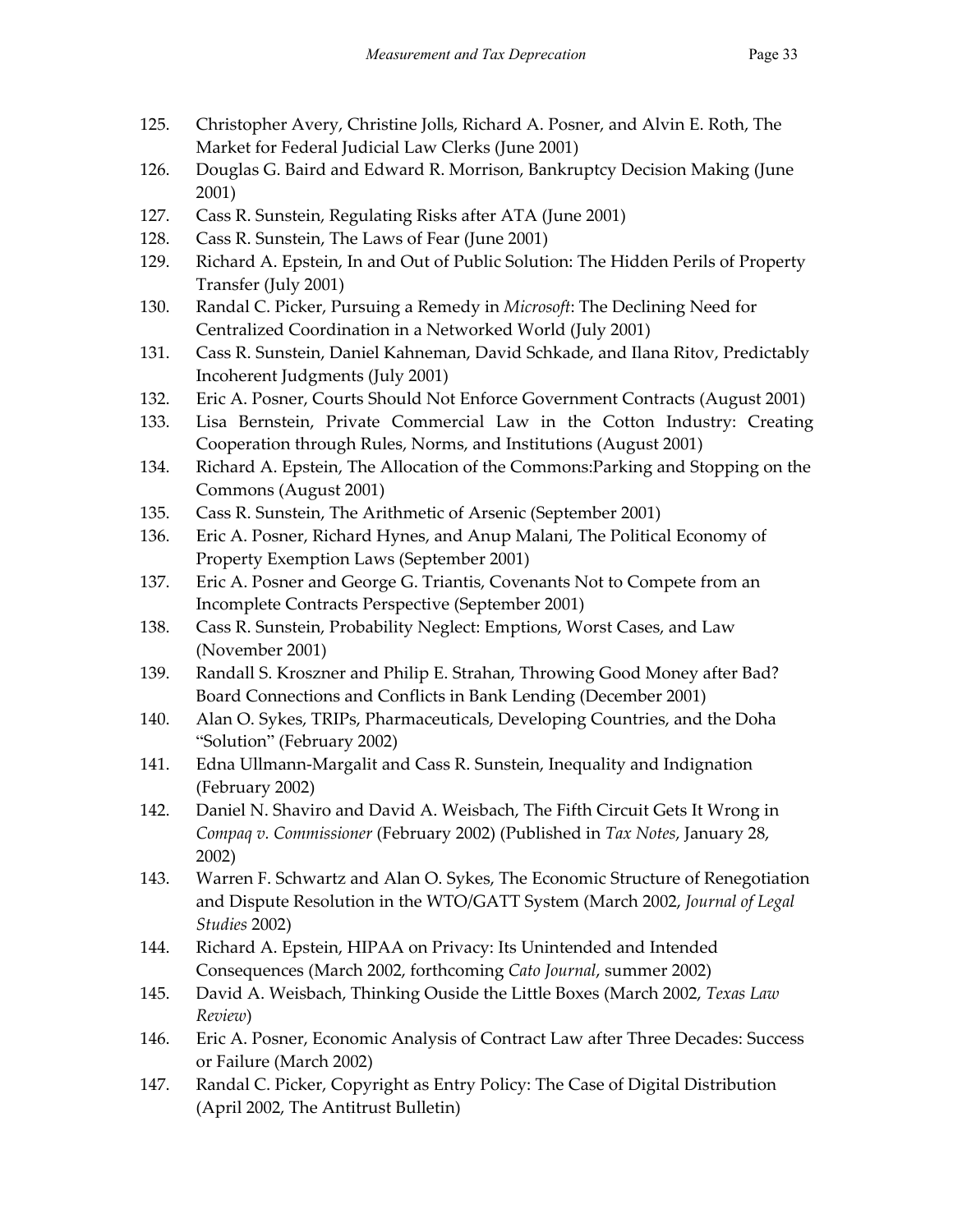- 148. David A. Weisbach, Taxes and Torts in the Redistribution of Income (April 2002, Coase Lecture February 2002)
- 149. Cass R. Sunstein, Beyond the Precautionary Principle (April 2002)
- 150. Robert W. Hahn and Cass R. Sunstein, A New Executive Order for Improving Federal Regulation? Deeper and Wider Cost-Benefit Analysis (April 2002)
- 151. Douglas Lichtman, Copyright as a Rule of Evidence (May 2002, updated January 2003)
- 152. Richard A. Epstein, Steady the Course: Property Rights in Genetic Material (May 2002)
- 153. Jack Goldsmith and Cass R. Sunstein, Military Tribunals and Legal Culture: What a Difference Sixty Years Makes (June 2002)
- 154. William M. Landes and Richard A. Posner, Indefinitely Renewable Copyright (July 2002)
- 155. Anne Gron and Alan O. Sykes, Terrorism and Insurance Markets: A Role for the Government as Insurer? (July 2002)
- 156. Cass R. Sunstein and Adrian Vermeule, Interpretation and Institutions (July 2002)
- 157. Cass R. Sunstein, The Rights of Animals: A Very Short Primer (August 2002)
- 158. Cass R. Sunstein, Avoiding Absurdity? A New Canon in Regulatory Law (with Notes on Interpretive Theory) (August 2002)
- 159. Randal C. Picker, From Edison to the Broadcast Flag: Mechanisms of Consent and Refusal and the Propertization of Copyright (September 2002)
- 160. Eric A. Posner, A Theory of the Laws of War (September 2002)
- 161 Eric A. Posner, Probability Errors: Some Positive and Normative Implications for Tort and Contract Law (September 2002)
- 162. Lior Jacob Strahilevitz, Charismatic Code, Social Norms, and the Emergence of Cooperation on the File-Swapping Networks (September 2002)
- 163. David A. Weisbach, Does the X-Tax Mark the Spot? (September 2002)
- 164. Cass R. Sunstein, Conformity and Dissent (September 2002)
- 165. Cass R. Sunstein, Hazardous Heuristics (October 2002)
- 166. Douglas Lichtman, Uncertainty and the Standard for Preliminary Relief (October 2002)
- 167. Edward T. Swaine, Rational Custom (November 2002)
- 168. Julie Roin, Truth in Government: Beyond the Tax Expenditure Budget (November 2002)
- 169. Avraham D. Tabbach, Criminal Behavior, Sanctions, and Income Taxation: An Economic Analysis (November 2002)
- 170. Richard A. Epstein, In Defense of "Old" Public Health: The Legal Framework for the Regulation of Public Health (December 2002)
- 171. Richard A. Epstein, Animals as Objects, or Subjects, of Rights (December 2002)
- 172. David A. Weisbach, Taxation and Risk-Taking with Multiple Tax Rates (December 2002)
- 173. Douglas G. Baird and Robert K. Rasmussen, The End of Bankruptcy (December 2002)